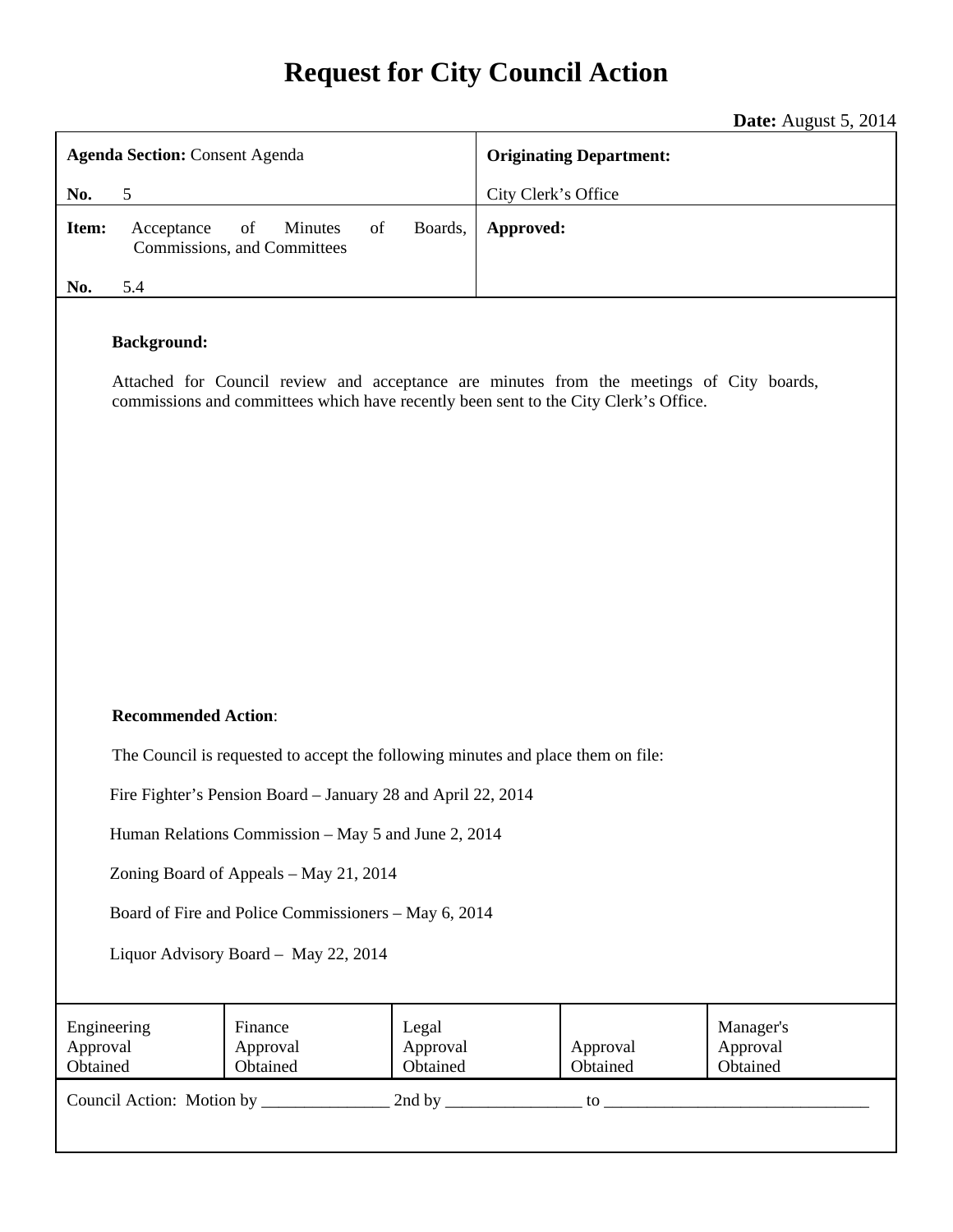# **CITY OF CARBONDALE FIRE FIGHTER'S PENSION BOARD**

# **MEETING MINUTES 9:00 A.M., JANUARY 28, 2014 CIVIC CENTER, ROOM #103**

# **CALL TO ORDER**

Ted Lomax called the meeting to order at 9:00 a.m. with the following members of the Board present/absent:

## **ROLL CALL**

PRESENT: Ted Lomax, President; Mike Hertz, Secretary; Harry Threlkeld, Fire Fighter Retiree Representative; Don Ursini, City Treasurer; Deborah McCoy. ABSENT: None GUESTS: Art Tepfer, Tepfer Consulting Group, Ltd.; Mike Kimmel, City Attorney Also present were City Senior Accountant Becky Applegate and Fire Department Administrative Secretary/Recorder Kathy Haldeman.

Art Tepfer of Tepfer Consulting Group, Ltd. spoke about the actuary process as well as the Actuarial Valuation as of May 1, 2013 for the Fiscal Year Ending April 30, 2014. Board members asked questions of Mr. Tepfer regarding the process and report.

Mike Kimmel exited the meeting.

## **TREASURER'S REPORT**

Don Ursini presented the Treasurer's Report and Market Value Comparison for period ending December 31, 2013. Investments showed an increase of \$735,242 since October's statement.

Don Ursini and Art Tepfer exited the meeting.

Becky Applegate stated that there is \$120,000 in the Bank of Carbondale account from tax levy monies that she will transfer to Graystone Consulting for reallocation into pension fund investments per the Investment Policy Statement and the motion passed at the November 13, 2013 meeting. Motion made by Harry Threlkeld to accept the Treasurer's Report as presented and approve expenses totaling \$227,632.72, of which \$225,083.02 was payroll. Motion seconded by Mike Hertz. VOICE VOTE: AYES: Ted Lomax, Mike Hertz, Harry Threlkeld, and Deborah McCoy. NAYS: None. Motion declared carried. See attached Expense Report for details.

# **MINUTES OF PREVIOUS MEETING**

Motion made by Mike Hertz to approve minutes of the November 13, 2013 meeting. Motion seconded by Deborah McCoy. VOICE VOTE: AYES: Ted Lomax, Mike Hertz, Harry Threlkeld, and Deborah McCoy. NAYS: None. Motion declared carried.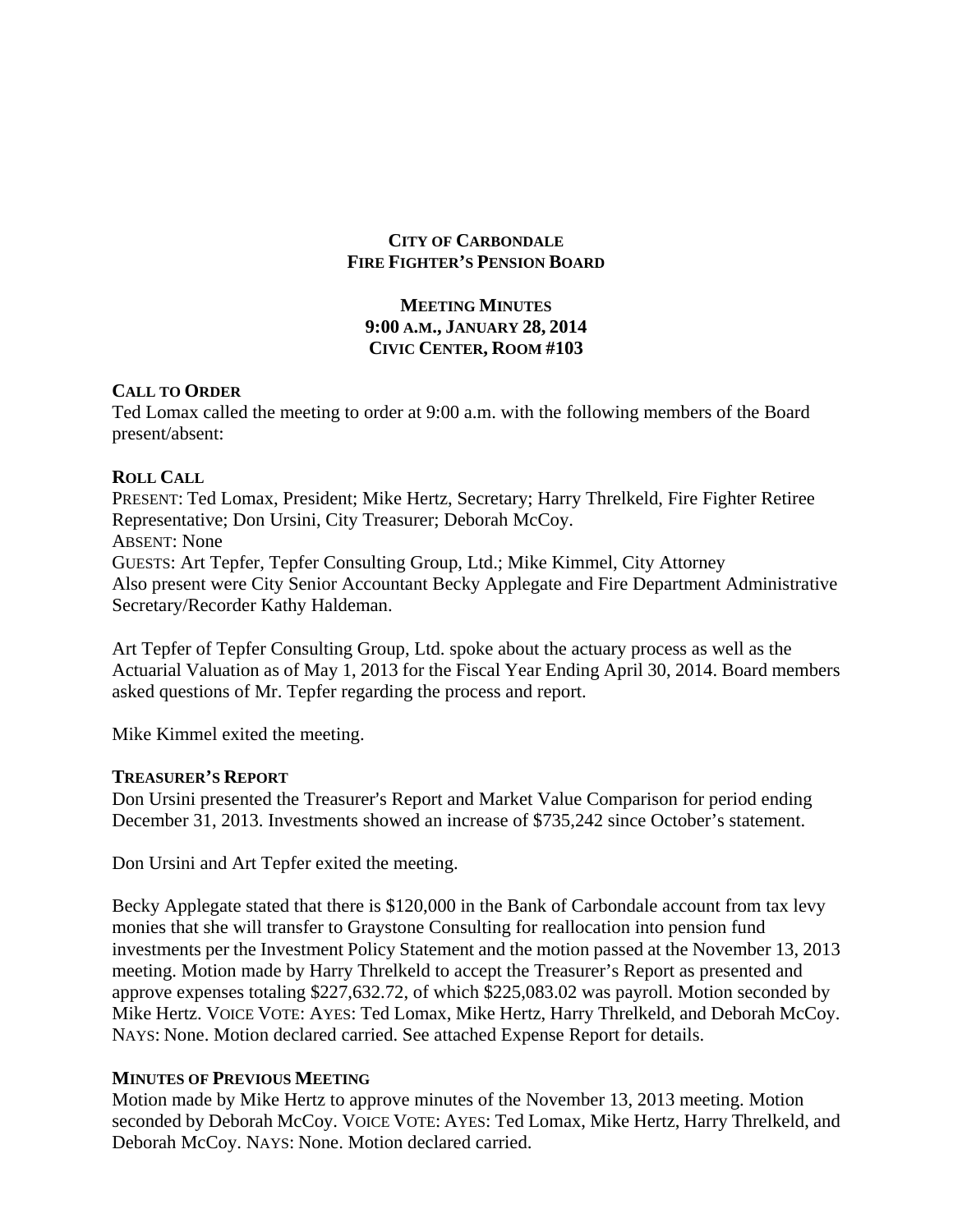## **NEW BUSINESS**

Ted Lomax stated that Don Ursini plans to speak with Acting Mayor Monty regarding his appointment onto the Firefighter's Pension Board.

Ted Lomax stated that elections will be held in April for the position of Fire Fighter Retiree Representative. Harry Threlkeld currently holds this position and would like to serve another term. Nomination letters will be mailed with the February payroll checks to retirees and election ballots will be included with the March payroll checks.

Becky Applegate stated that the annual Affidavits have been mailed to all pension fund recipients and are due by February 28, 2014.

Mike Hertz stated that Kathy Haldeman has completed the required annual Open Meetings Act and Freedom of Information Act online training.

The Board discussed and decided to move the next meeting to the newly relocated Fire Station 2. Notice will be given to all media of the venue change.

#### **ANNOUNCEMENTS AND ADJOURNMENT**

Motion made by Mike Hertz to adjourn at 10:15 a.m. Motion seconded by Harry Threlkeld. VOICE VOTE: AYES: Ted Lomax, Mike Hertz, Harry Threlkeld, and Deborah McCoy. NAYS: None. Motion declared carried.

The next meeting is scheduled for April 22, 2014 at 9:00 a.m. at Fire Station 2.

Mike Hertz, Secretary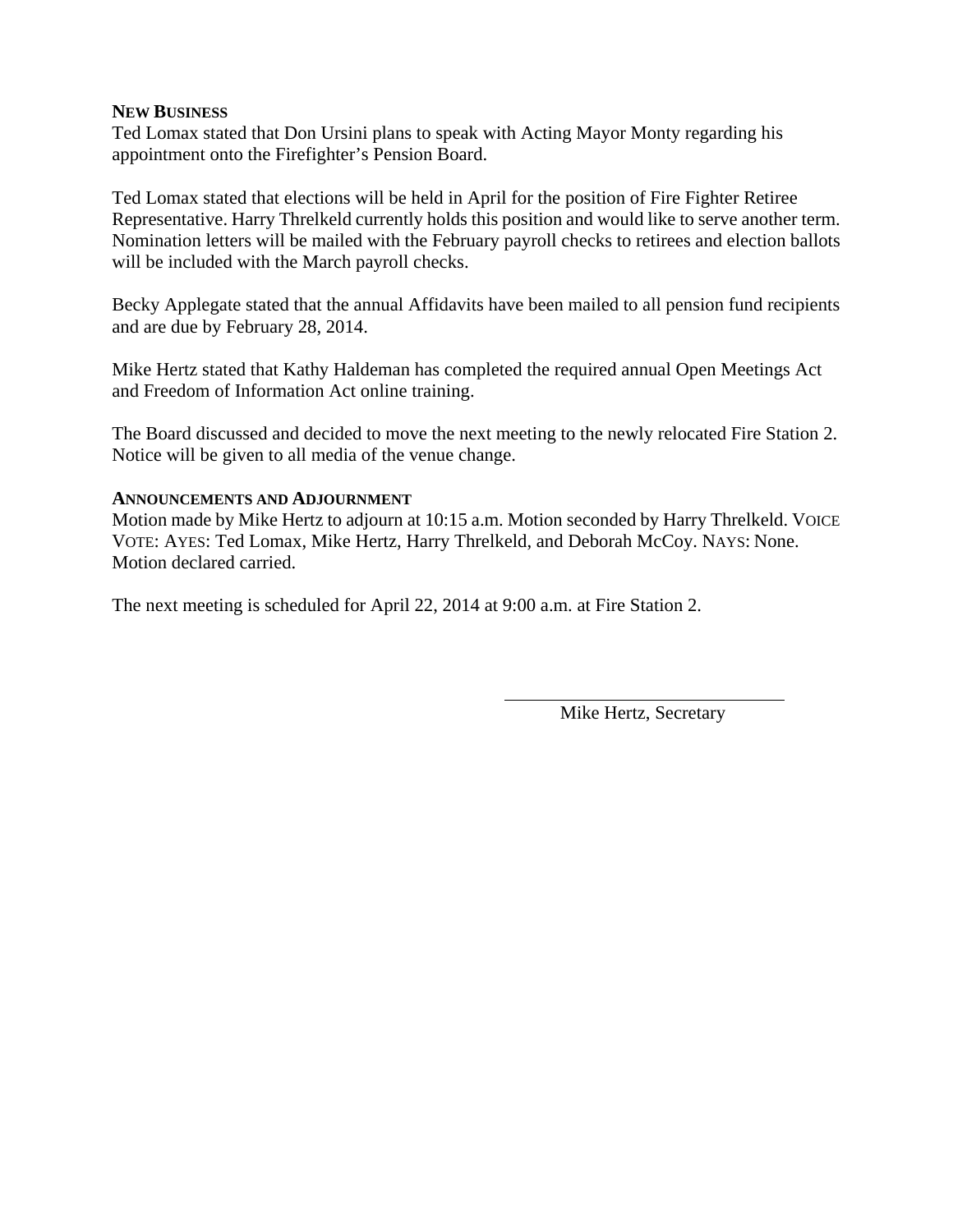# **CITY OF CARBONDALE FIRE FIGHTER'S PENSION BOARD**

# **MEETING MINUTES 9:00 A.M., APRIL 22, 2014 CIVIC CENTER, ROOM #103**

## **CALL TO ORDER**

Ted Lomax called the meeting to order at 9:00 a.m. with the following members of the Board present/absent:

# **ROLL CALL**

PRESENT: Ted Lomax, President; Mike Hertz, Secretary; Harry Threlkeld, Fire Fighter Retiree Representative; Don Ursini, City Treasurer; Deborah McCoy. ABSENT: None GUESTS: Patrick Donnelly, Graystone Consulting Also present was Fire Department Administrative Secretary/Recorder Kathy Haldeman. City Senior Accountant Becky Applegate was not present for the meeting.

## **MINUTES OF PREVIOUS MEETING**

Motion made by Mike Hertz to approve minutes of the January 28, 2014 meeting. Motion seconded by Harry Threlkeld. VOICE VOTE: AYES: Ted Lomax, Mike Hertz, Harry Threlkeld, Don Ursini, and Deborah McCoy. NAYS: None. Motion declared carried.

## **TREASURER'S REPORT**

Don Ursini presented the Treasurer's Report and Market Value Comparison for period ending March 31, 2014. Investments showed a decrease of \$79,669 since December's statement. Motion made by Mike Hertz to accept the Treasurer's Report as presented and approve expenses totaling \$362,685.55, of which \$345,986.07 was payroll. Motion seconded by Deborah McCoy. VOICE VOTE: AYES: Ted Lomax, Mike Hertz, Harry Threlkeld, Don Ursini and Deborah McCoy. NAYS: None. Motion declared carried. See attached Expense Report for details.

Patrick Donnelly of Graystone Consulting presented the Investment Review for the Period Ending March 31, 2014 for discussion. Mr. Donnelly and the Board discussed options for cash management. Mr. Donnelly will bring back more information and options to the Board at the next meeting.

Patrick Donnelly discussed the fund's allocation status. Motion made by Mike Hertz to move \$70,000 from International Equity into Emerging Market and \$400,000 from Large Cap Equity back to the Bond Manager. Motion seconded by Harry Threlkeld. ROLL CALL VOTE: Ted Lomax – AYE, Mike Hertz – AYE, Harry Threlkeld – AYE, Don Ursini – AYE, Deborah McCoy – AYE. AYES: Five; NAYS: None. Motion declared carried.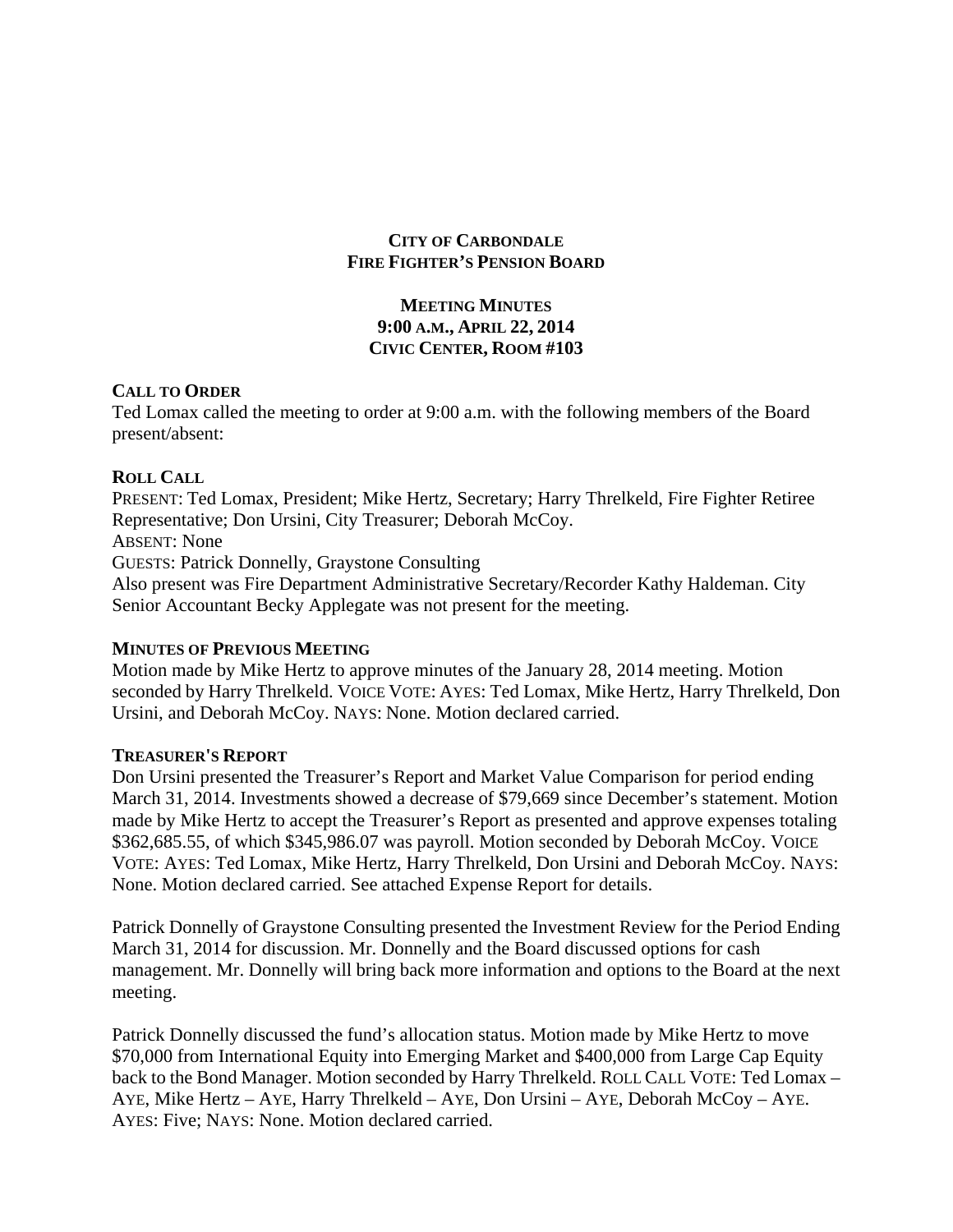Patrick Donnelly and the board discussed the in-house cash account. Motion made by Mike Hertz to include the in-house cash account balance in the Investment Review Performance Reports as presented by Graystone Consulting. Motion seconded by Don Ursini. VOICE VOTE: AYES: Ted Lomax, Mike Hertz, Harry Threlkeld, Don Ursini and Deborah McCoy. NAYS: None. Motion declared carried.

Patrick Donnelly and the board discussed the procedures for taking action by Graystone Consulting in between quarterly meetings. Motion made by Harry Threlkeld for Patrick Donnelly to contact Ted Lomax to get permission to sell off the asset class to raise cash if the need arises in between quarterly meetings. Motion seconded by Don Ursini. VOICE VOTE: AYES: Ted Lomax, Mike Hertz, Harry Threlkeld, Don Ursini and Deborah McCoy. NAYS: None. Motion declared carried.

Patrick Donnelly presented the Emerging Markets Manager Search Report for discussion.

Deborah McCoy exited the meeting at 10:15 a.m.

Motion made by Mike Hertz to move Emerging Market Funds to Harding Loevner and Virtus, splitting equally. Motion seconded by Harry Threlkeld. ROLL CALL VOTE: Ted Lomax – AYE, Mike Hertz – AYE, Harry Threlkeld – AYE, Don Ursini – AYE. AYES: Four; NAYS: None. Motion declared carried.

Meeting recessed at 10:35 a.m.

Meeting reconvened at 10:40 a.m.

Patrick Donnelly exited the meeting.

## **UNFINISHED BUSINESS**

The Board discussed the annual training requirements for all board members. Don Ursini will meet with Mike Hertz to make sure all training certifications are on file. Mr. Ursini will also obtain any training needed to complete his annual training requirements.

All annual affidavits were received by pension fund recipients. The board discussed sending out a letter to any individuals not living within the United States requiring them to go to a US Embassy annually to submit along with the affidavit beginning in 2015.

## **NEW BUSINESS**

Elections were held for one Retiree Representative seat the first week of April. Nomination sheets were mailed with the February, 2014 retiree pension checks. Harry Threlkeld was nominated. Election ballots were mailed with the March, 2014 retiree pension checks. Election results were twenty-four votes for Harry Threlkeld, no write-ins. Motion made by Mike Hertz to canvas the election and destroy the ballots. Motion seconded by Don Ursini. VOICE VOTE: AYES: Ted Lomax, Mike Hertz, Harry Threlkeld, and Don Ursini. NAYS: None. Motion declared carried.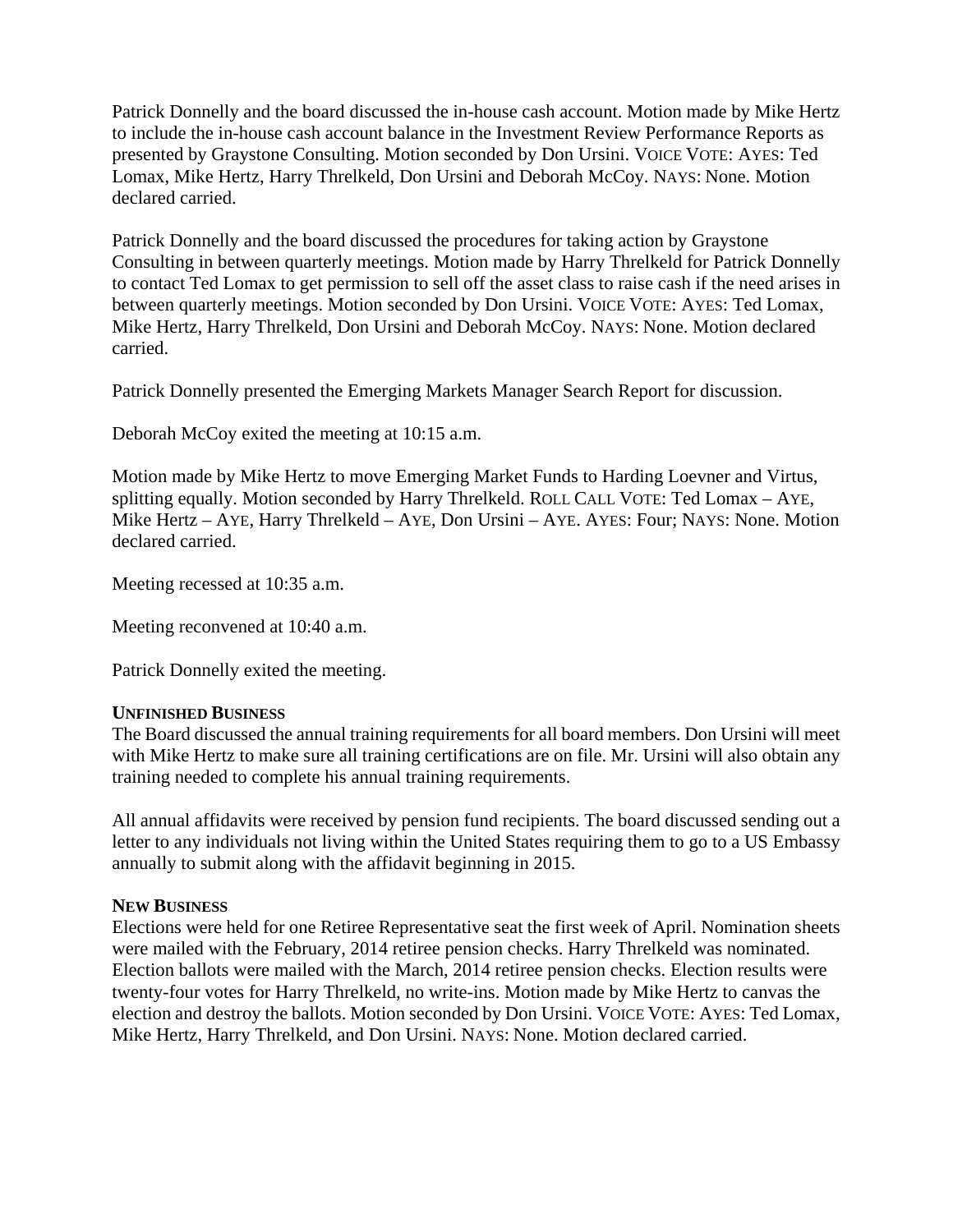Board positions were voted upon. Motion made by Ted Lomax to appoint Mike Hertz as Secretary. Motion seconded by Harry Threlkeld. VOICE VOTE: AYES: Ted Lomax, Mike Hertz, Harry Threlkeld, and Don Ursini. NAYS: None. Motion declared carried. Motion made by Harry Threlkeld to appoint Ted Lomax as President. Motion seconded by Mike Hertz. VOICE VOTE: AYES: Ted Lomax, Mike Hertz, Harry Threlkeld, and Don Ursini. NAYS: None. Motion declared carried.

Mike Hertz presented an Application for Membership for Probationary Firefighter Aaron Alcaraz who became employed on February 18, 2014. Motion made by Mike Hertz to accept an Application for Pension Membership for Probationary Firefighter Aaron Alcaraz. Motion seconded by Harry Threlkeld. VOICE VOTE: AYES: Ted Lomax, Mike Hertz, Harry Threlkeld, and Don Ursini. NAYS: None. Motion declared carried.

Mike Hertz presented an Application for Benefits for Assistant Fire Chief Gary Heern effective June 1, 2014. Mr. Heern will receive a monthly paycheck amount of \$4,285.94. Motion made by Mike Hertz to accept an Application for Benefits for Assistant Fire Chief Gary Heern. Motion seconded by Harry Threlkeld. VOICE VOTE: AYES: Ted Lomax, Mike Hertz, Harry Threlkeld, and Don Ursini. NAYS: None. Motion declared carried.

Mike Hertz presented a thank you letter from Pension Plus Software for the board's business for twenty years.

Don Ursini submitted an invoice for an eight hour online training course hosted by IPPFA that he completed. Motion made by Mike Hertz to pay \$100 to IPPFA for the Fire Fighter's Pension Fund half of the online training course for Don Ursini. Motion seconded by Harry Threlkeld. ROLL CALL VOTE: Ted Lomax – AYE, Mike Hertz – AYE, Harry Threlkeld – AYE, Don Ursini – AYE. AYES: Four; NAYS: None. Motion declared carried.

Kathy Haldeman stated that a FOIA request was received on February 16, 2014 from Attorney John Huffman for the most recent report from the pension division of the Illinois Department Insurance concerning the funding status of the fire department pension fund. This report was submitted to Mr. Huffman within the required time.

## **ANNOUNCEMENTS AND ADJOURNMENT**

Motion made by Mike Hertz to adjourn at 11:15 a.m. Motion seconded by Harry Threlkeld. VOICE VOTE: AYES: Ted Lomax, Mike Hertz, Harry Threlkeld, and Don Ursini. NAYS: None. Motion declared carried.

The next meeting is scheduled for July 22, 2014 at 9:00 a.m.

Mike Hertz, Secretary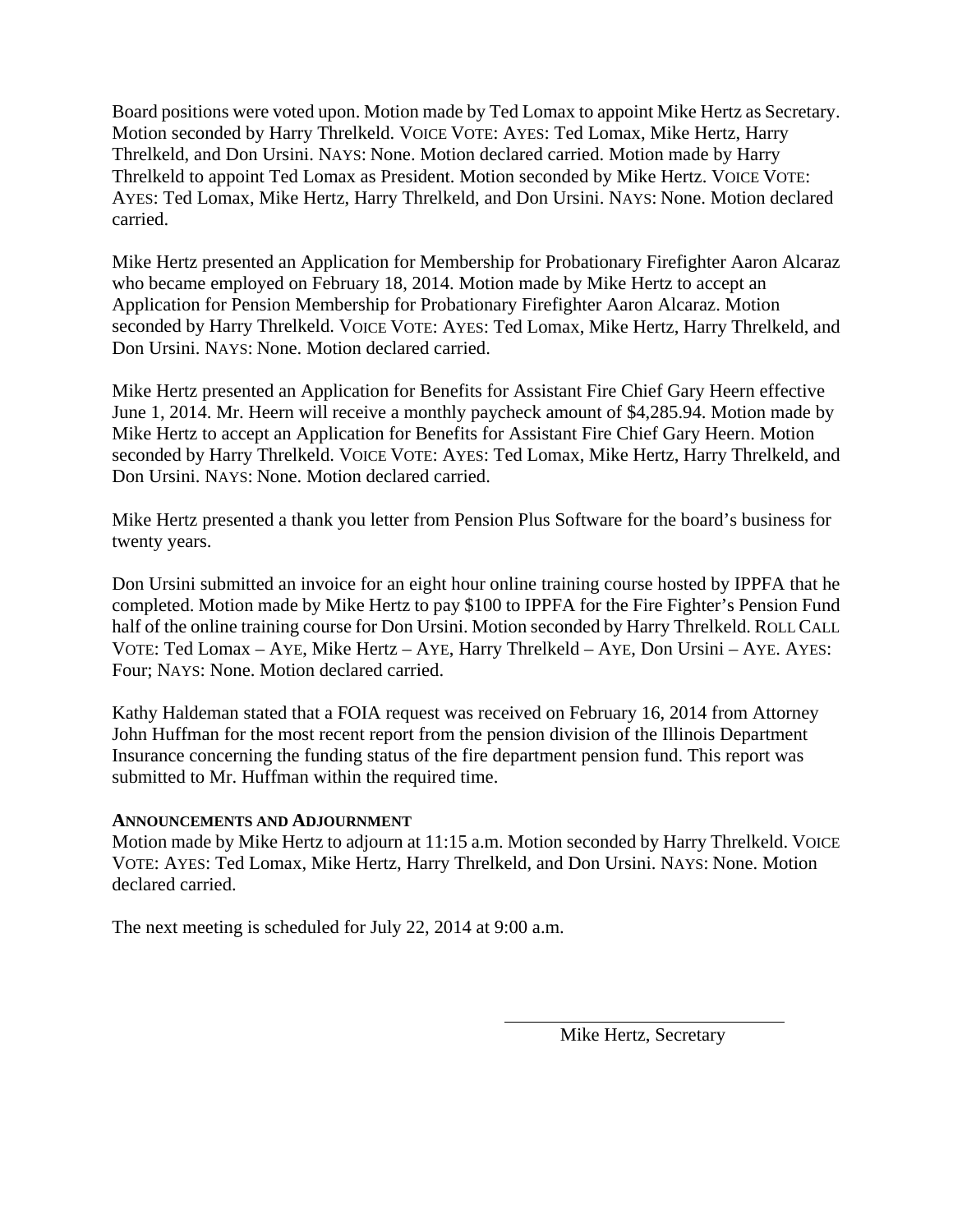

**Commissioners Present:** Lauren Bonner, Joseph Brown, Jerrold Hennrich, Faith Miller, Karriem Shariati, Dora Weaver

**Commissioners Excused**: Peg Falcone, Les O'Dell

**Commissioners Absent**:

**Study Circle Staff Present:** Sarah Heyer

**Guests Present:** Jackson County State's Attorney Mike Carr, Shelley Faulkner, Kim France, Eric McMillan, Margaret Nesbitt

\_\_\_\_\_\_\_\_\_\_\_\_\_\_\_\_\_\_\_\_\_\_\_\_\_\_\_\_\_\_\_\_\_\_\_\_\_\_\_\_\_\_\_\_\_\_\_\_\_\_\_\_\_\_\_\_\_\_\_\_\_\_\_\_\_\_\_\_\_\_\_\_\_\_\_\_\_\_\_\_\_\_\_\_\_\_\_\_\_\_

**Staff Present**: Deborah McCoy

## **Call to Order**

The meeting was called to order by Vice Chair Hennrich at 6:32 p.m.

The Chair recognized newly appointed Commissioner Karriem Shariati and Jackson County State's Attorney Mike Carr.

#### **Minutes**

Motion was made by Commissioner Brown and seconded by Commissioner Weaver to approve the minutes from the April 7, 2014, meeting. Motion carried.

#### **Announcements**

May 24: Coming out parade for US Congressman Enyart at 11:00 am in Murphysboro. Representative Mike Bost will be participating and labor unions have been invited. Rep. Mike Bost will be participating. Parade at 11:00 am.

## **Public Comments:**

Mr. Reed presented an update on the Pravin Varughese investigation he reported on at the April HRC meeting. He noted the memorial service held at the Town Square Pavilion where Acting Mayor Don Monty accepted a petition containing about 40,000 signatures seeking further investigation. Mr. Reed stated that it was reported in the media that the petition would be sent to Governor Quinn's office. Larry Young (father of Molly Young) spoke at the memorial service. Commissioners and guests asked Jackson County State's Attorney Mike Carr about the investigation. Chair Hennrich asked Mr. Reed to summarize statements for future meetings in the interest of time. Mr. McMillan asked Mr. Reed what was expected from his reports. Mr. Reed commented that he was providing an update because the information reported was not available at the last meeting. Questions were asked about the body's metabolizing of alcohol. Mr. Carr provided a general explanation of the process and presented examples of factors that might impact the process. He stated that sometimes, someone shows up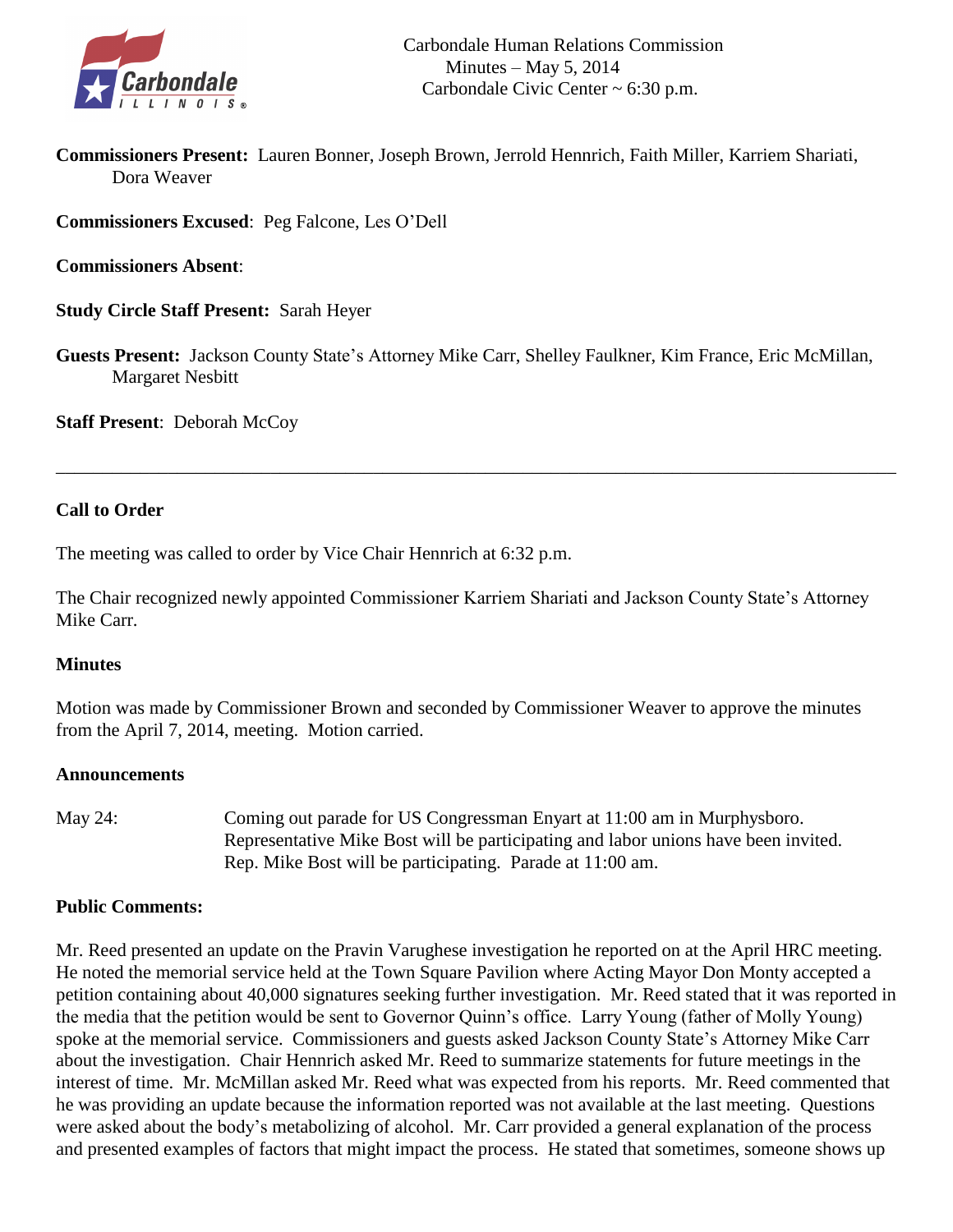HRC Meeting Notes - Page 2 May 5, 2014

with a report that is not accurate. He commented that he did not know whether the Carbondale Police Department (CPD) could add anything to the individual cases because, in general, police should not be discussing individual cases as comments could affect the case. Mr. Carr commented that there is a profound disconnect if it is felt that the most important thing on the HRC agenda is trying to solve a case with facts that are not known to be true. A student just lost his life and that is an extreme devastating experience for the community and university. The focus should be on whether there is something the community could have or can be done. He stated that as State's Attorney, the question is how many of these do we have, how many unresolved cases are there, and how many missing persons? Law enforcement and the community must come together. The disconnect is that law enforcement agencies need to play well with other law enforcement agencies, law enforcement needs to play well with the community, and the community needs to come together and the information be shared. Mr. Carr stated that the CPD did not know about Varuguese until a full day after his death. Mr. McMillan commented that he thought one of the most important things said by Mr. Carr was that law enforcement agencies need to play nice with the community and the community must play nice too. The community must be willing to share information with law enforcement and law enforcement must be engaged enough with the community that there is trust. There is a real strong feeling that if one cooperates with the States Attorney's Office that one is a being a "snitch" or disrespecting oneself. It is a disconnect and distrust of the Police Department. The leadership of the CPD needs to be evaluated by the City Council. The City Council can hold the leadership accountable for how well they are dealing with the community and how well they are dealing with other law enforcement agencies. He stated that he is appreciative of the efforts he has personally experienced with the Police Department. The community has trust issues with the CPD leadership. The City Council is relying on the Police Chief to give advice about things that are going on. The Council needs to have a relationship with the Chief and part of that is the evaluation process. He stated that he has not been contacted about an evaluation. Law enforcement cannot be successful if they cannot develop relationships with people who trust them enough to become witnesses.

Ms. Faulkner asked questions regarding cooperation and the refusal to cooperate. Mr. Carr stated that he does not want to make everyone in Carbondale felons, but he wants to focus on people involved in violent and serious crimes and to get anybody else that was involved. He stated that while he cannot control the sentences judges impose, he does have some say as to whether there is a mandatory sentence involved. It is a requirement that anyone wanting to get a recommendation for a reduced sentence, come in and give a statement so an assessment can be made as to whether they are being truthful and whether it is of any use.

# **Study Circles Report**

# *Neighborhood Action Group*

Coordinator Heyer reported the Neighborhood Action Group was present at the April 16, 2014, sharing stories event at the Eurma Hayes Center. The Neighborhood Action Group's next meeting is Wednesday, May 7, 2014, 5:00 p.m. at the Civic Center. The topics include neighborhood update, neighborhood district updates, and alliance meeting.

## **Non-Violent Carbondale Project**

No report.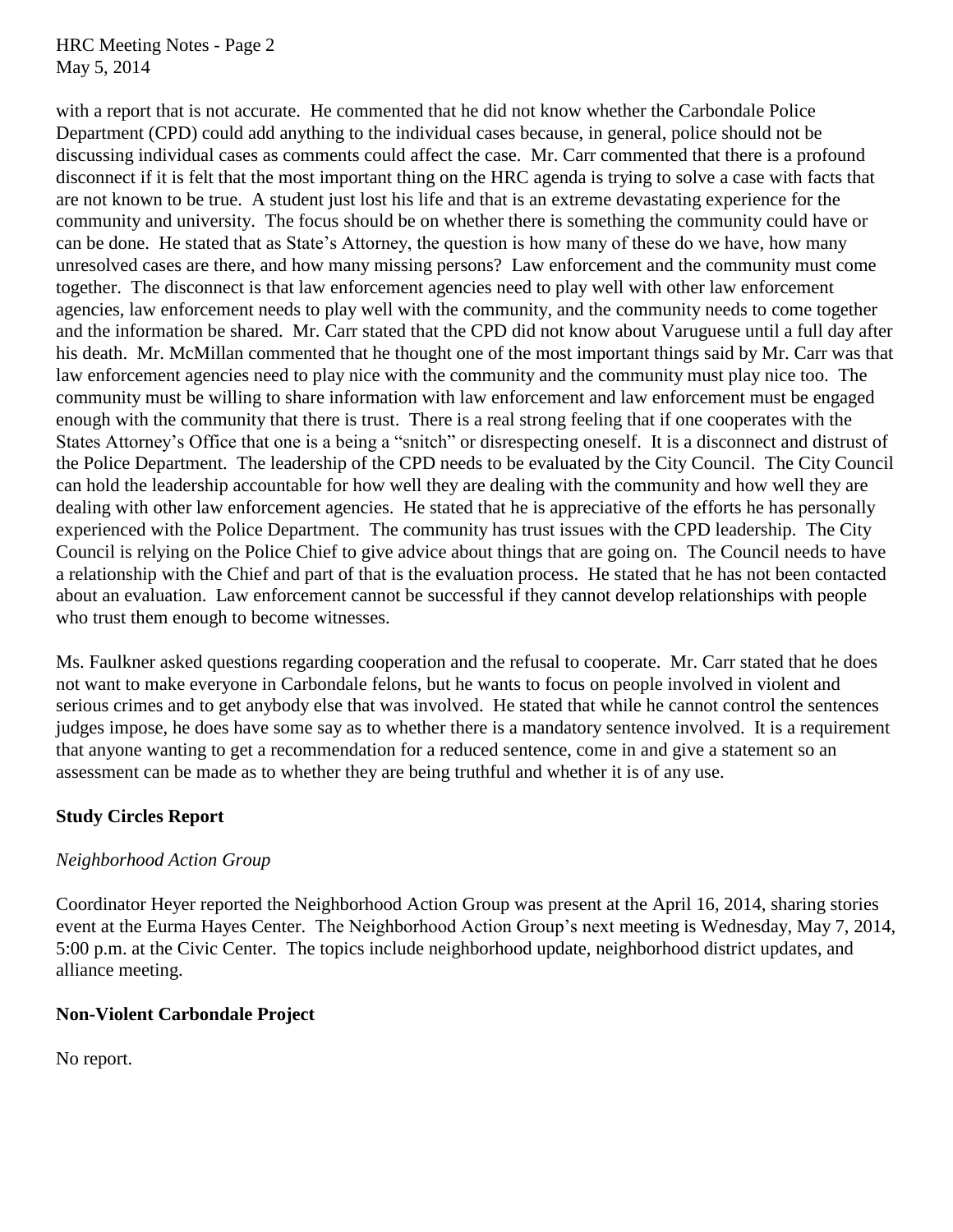## HRC Meeting Notes – Page 3 May 5, 2014

# **Old Business**

Law Enforcement Reports: Ms. France stated that she was attending on behalf of the Racial Justice Coalition to request that a representative of the HRC attend their next meeting to provide an overview or summary of the law enforcement reports presented by the CPD. The meeting will be held on Thursday, June 5, 2014, 7:00 p.m. at the Church of the Good Shepherd. Chair Hennrich will attend.

Chair Hennrich stated that he had spoken to Acting Mayor Monty, who is requesting information as to whether or not the victims, in the particular instances indicated in the law enforcement report, were identified as African Americans by the assailants. That data indicates a high number of African American arrests, and a comparison of the data could provide information as to whether or not racial profiling is occurring.

## HRC Responsibilities, Role, Charges:

Educational Campaign: Vice Chair Hennrich called attention to the white paper titled, "Restorative Justice: A Primer and Exploration of Practice Across Two North American Cities," distributed at the last meeting. Jackson County has a pilot program on restorative justice. Mr. Carr indicated that the program is almost non-existent. A \$250,000 grant was given to the First Judicial Circuit, which includes counties in southern Illinois. Most of the grant was used for administrative costs, with the remainder left for counseling. The resources available will serve only about six juveniles in each of the counties. The offenses for which the program could apply would be for crimes where the judge would not be sending kids to jail. The program cannot be successful without some kind of statewide support and funding where there are monies available for services. The program is clearly progressive and would be good if something like that could be put into place. Chair Hennrich inquired about traffic violations going to court. In 2011, CPD issued 5,399 citations, and 2013 issued 10, 471. Mr. Carr commented that part of the increase in stops can be attributed to changes in the law about the use of cell phones when driving. According to the insurance industry, the same level of distraction is present when an individual is talking with the phone to his/her ear as there is when an earpiece is used. He has tried to give people an opportunity to purchase the proper device and have the charge dropped if they could provide documentation of the purchase. Domestic violence was also a topic discussed where restorative justice may work in some instances. Also mentioned were the regular occurrences of reports for resisting arrests.

Ms. Nebsitt spoke on Carbondale Elementary District #95's growth plan that is similar to a wrap around program to address issues of the students and their families. The District is requesting letters of support for the program. Their next meeting is May 22, 2014. Ms. Nesbitt commented that some of the teachers are against the program, and every child has the right to learn. The program growth plan is a good step and includes alternative ways to address the code of conduct. Ms. Nesbitt said about the Police Department that it is unbalanced and there needs to be training and equal employment of African Americans. The problem is with administrators and not the community. It is racism and that must be admitted. Resisting arrest is the easiest charge to get someone in the system. The problem can be resolved, but it must be admitted that it is racism. Questions were asked about the hiring process and residency boundary requirement for police officers.

Retreat: To be discussed at the June meeting.

## Community Discussions:

Environmental Racism. Chair Hennrich stated that he and a few Commissioners attended the meeting held at the Eurma Hayes Center. He commented that the extent of the clean up addressed by the EPA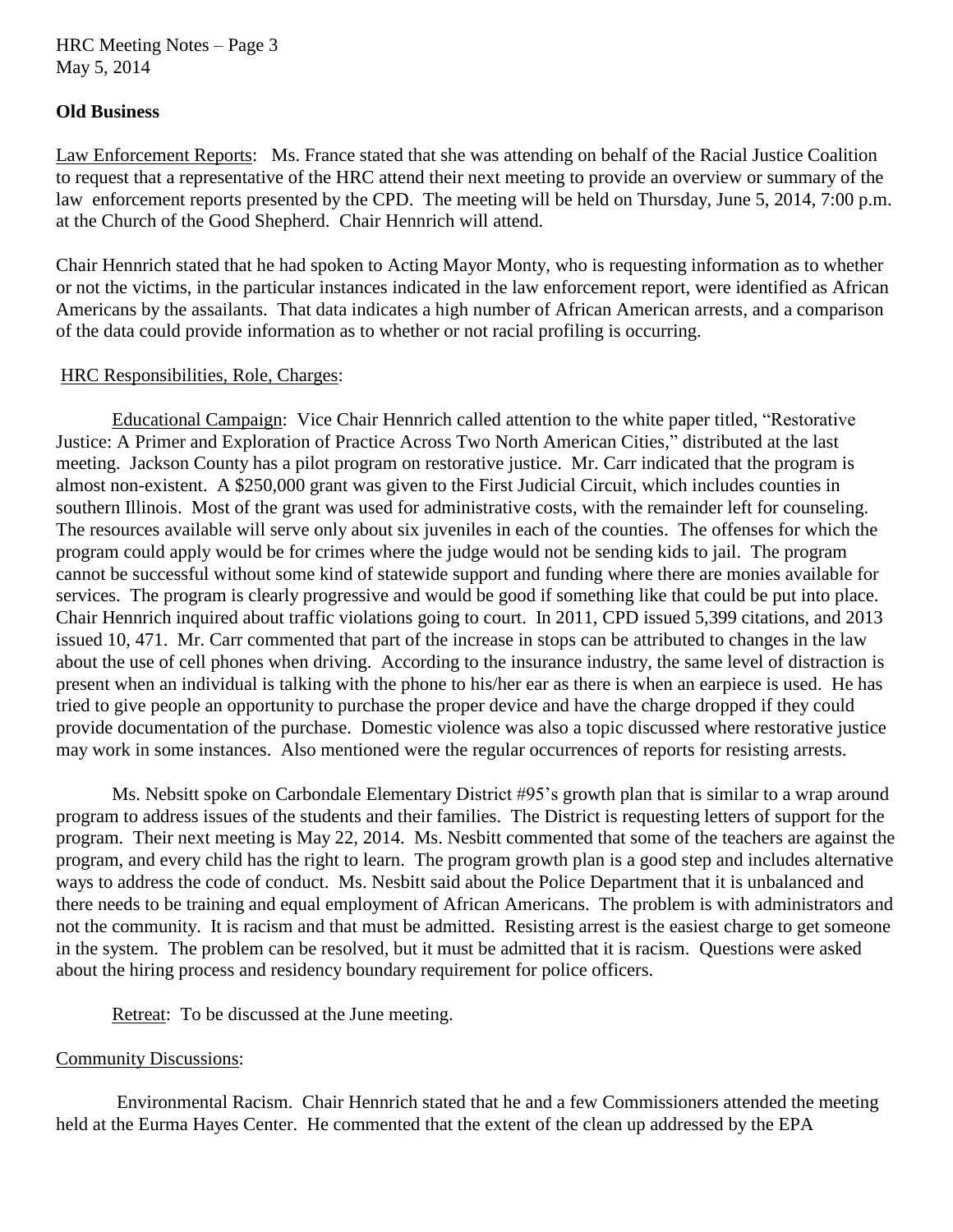HRC Meeting Notes - Page 4 May 5, 2014

.

representative sounded good, and the current plan is not inherently environmentally racist. Mr. Reed said that consideration should be given to locating the solar panels on the other side of town and see what the response will be. Ms. Nesbitt commented that no one is against the solar panels, but the land is still contaminated and that research shows that brown fields in the United States are located in poor and African American communities. There is no consideration for the health and safety of residents. Commissioner Weaver inquired as to whether there has been any mention of compensation to the people of the northeast community. Mr. McMillan stated that there was an initial report that said the project would not proceed unless legislation was passed requiring Ameren to pay 20% for the power generator for 20 years. That legislation also applies to the project in East St. Louis, but the status of the legislation is unknown. Commissioner Miller stated that there were questions asked of the Brightfields and EPA representatives that were not answered. The two meetings that are to be scheduled by the City Council have not yet been held and the HRC should be present when they are. Ms. Nesbitt commented that when someone is concerned about an issue, he or she should do their own research. Ms. French commented that there are two issues – Brightfields and the solar panels, and the contamination which is an administrative agency issue. The Brightfields plan will probably move forward. The EPA reports indicate the site has been remediated to a point where it is contained. The EPA issues should be addressed separately and go to the agency the EPA reports to on a higher level. She stated that another of her concerns is the statute of limitations, and the discussion must start with the data.

Partnering for Social Justice: Ms. France reported that a meeting was held on May 1, 2014, and District #95 Superintendent Shimshak was present and spoke about the community growth plan that will be voted on at the May 22 meeting. Several district faculty and staff were present. While the district was commended for reaching out to the community and trying to get feedback and participation, the biggest issues discussed were that 1) the plan was not transparent -- not posted on the website or accessible for review; and 2) in the outline, everything that mentions the student is subjective in that students are not given due process where their voices and concerns can be heard - be careful when the code of conduct is replaced and there is still a focus on the consequences rather than the cause of the behavior. The suggestion is to involve the family in assessing the child and on what precedes the behavior. The way to customize the needs of the child is to know the child's environment and circumstances. What is being asked is to involve the family in assessing the circumstances and environment, rather than judging the parents, so that plans can be made on how to address the needs in the school setting. She commented that in this society, people are conditioned to react rather than to get ahead of something and be able to respond and focus on prevention. Regarding the justice system, there are two sides – one that is focusing on fixing the system that exists and making it more transparent and accountable, and one that is preventive to stop things before they are reached. She indicated that if people can be reached before they get to the justice system, there are more options. She believes that the bulk of the problems start at the police department. Police officers ought to be trained to de-escalate situations rather than escalate them. The numbers of cases that are thrown out are an indication of the lack of training. Something has to be done to intervene at that level. Ms. France indicated that she personally has contacted the police department and other agencies. For example, she submitted a proposal to the NAACP to invite the CPD and SIUC to the table following the Treyvon Martin incident, and there was no response. She stated that she is disappointed that the CPD and the SIU administrations seem to not share the same level of concern. Instead, there is too much lip service and not enough action and support behind the issues that have been raised. The concerns that have been raised have been met with silence and dismissal. Mr. Carr stated that agencies cannot respond about individual cases, but it would be nice to have a police department that the community trusts when they do say something. Ms. French stated that while she understands, there are some that believe it is better to be judged by 12 than by six, the victim advocate program, the justice system, and others. Mr. McMillan commented that law enforcement and all city administrators need to be held accountable by the people.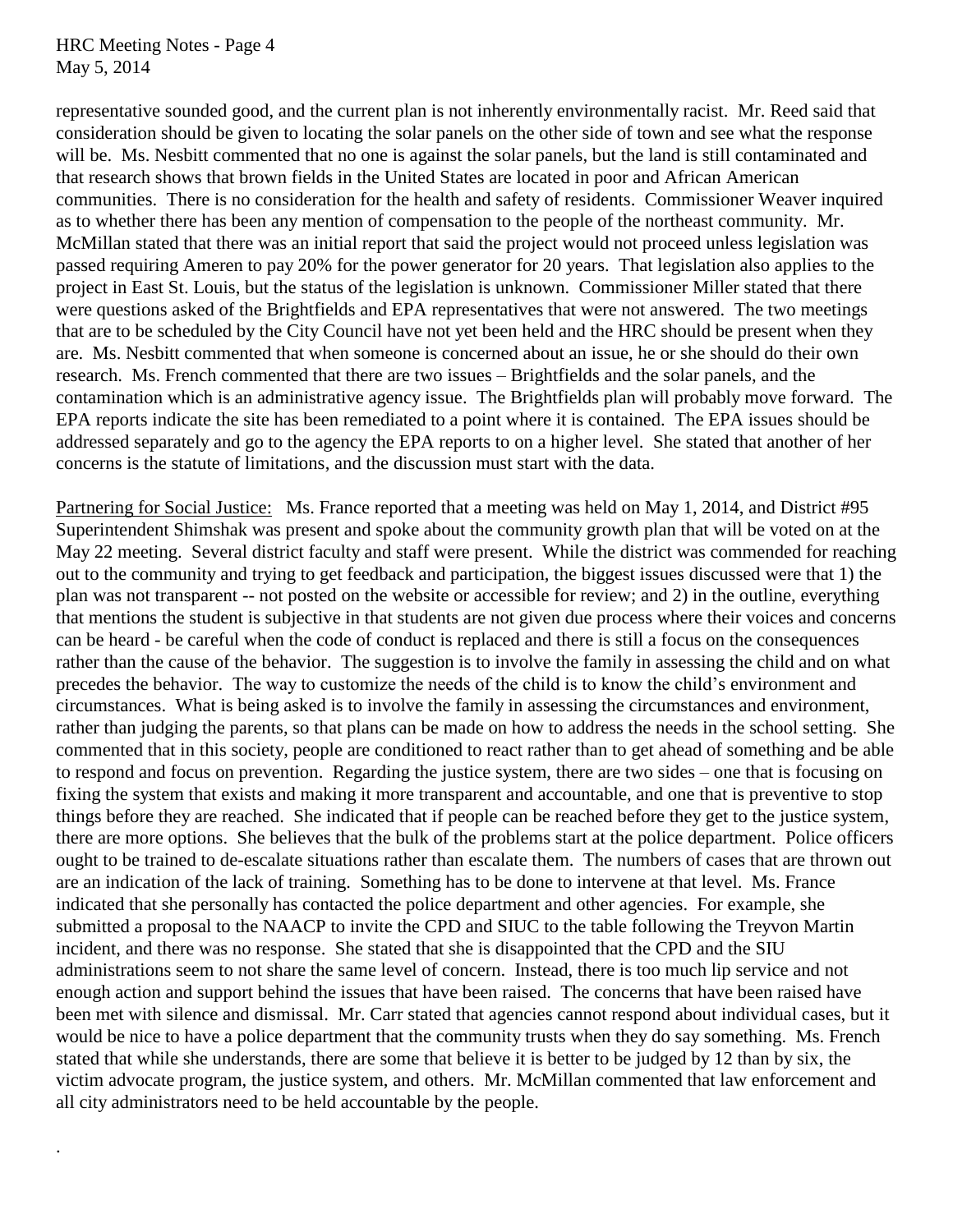HRC Meeting Notes - Page 5 May 5, 2014

Illinois Municipal Human Relations Conference: Reports will be made at the next meeting.

#### **New Business**

Ms. Faulkner commented that she attended the Social Justice meeting where she expressed that care should be taken so that one form of imprisonment is not be traded for another.

**Next Meeting: June 2, 2014, 6:30 p.m**.

**Adjournment -** There being no further business, motion was made by Commissioner Brown and seconded by Commissioner Miller to adjourn. The meeting was adjourned at 8:45 p.m.

Recorded by Deborah McCoy \_\_\_\_\_\_\_\_\_\_\_\_\_\_\_\_\_\_\_\_\_\_\_\_\_\_\_\_\_\_\_\_\_\_\_\_\_\_\_\_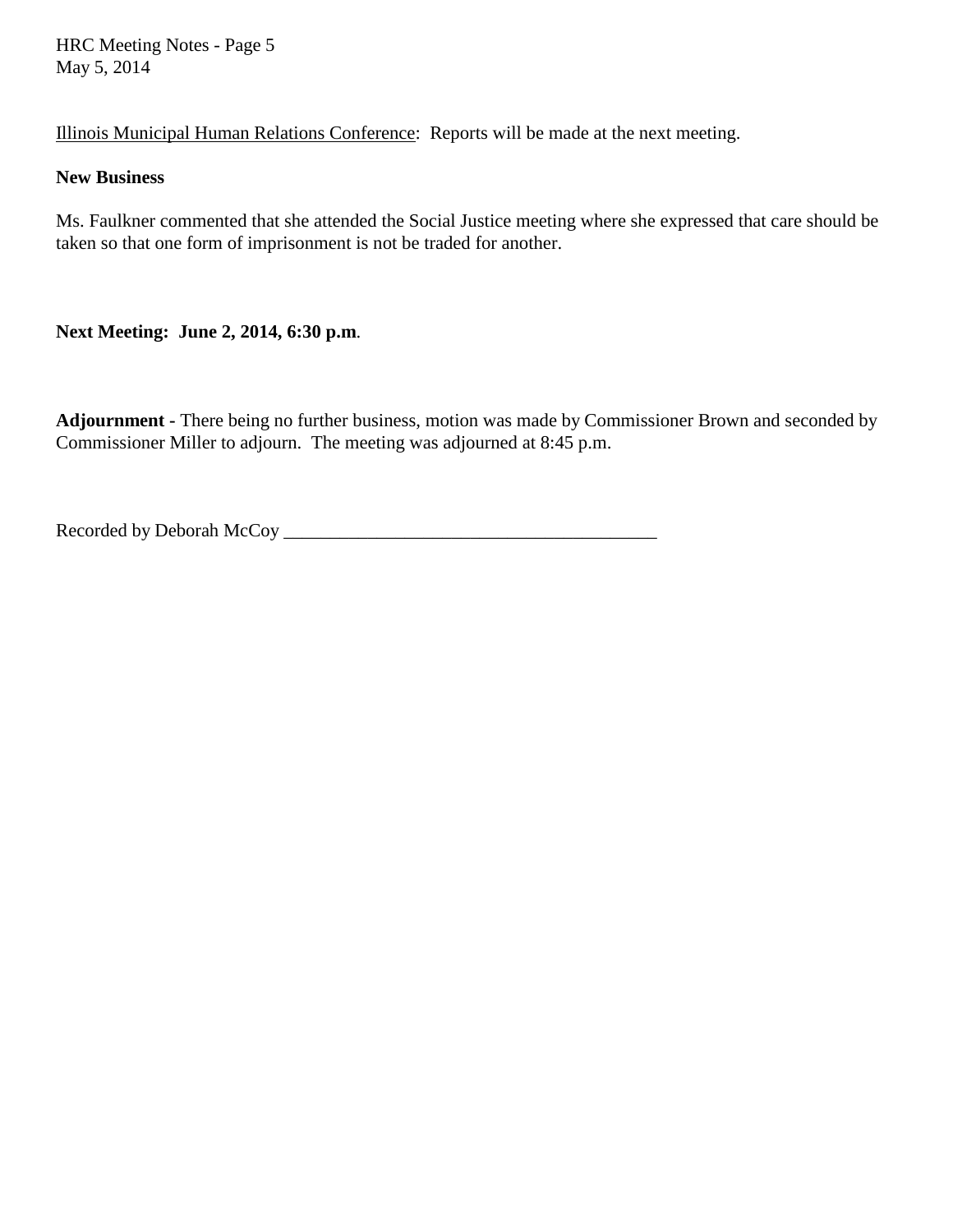

**Commissioners Present:** Lauren Bonner, Joseph Brown, Peg Falcone, Jerrold Hennrich, Faith Miller, Karriem Shariati, Dora Weaver

**Commissioners Excused**: Les O'Dell

**Commissioners Absent**:

**Study Circle Staff Present:** Sarah Heyer

**Guests Present:** Rose Berkman, Chris Capps, Roseanna Dorsey, Melvin Holder, Charles Lamont, Mandy Lamont, Michael Levy, Joe Lyell, Eric McMillan, Elius Reed, Geoff Ritter, Tama Weil, Larry Young

\_\_\_\_\_\_\_\_\_\_\_\_\_\_\_\_\_\_\_\_\_\_\_\_\_\_\_\_\_\_\_\_\_\_\_\_\_\_\_\_\_\_\_\_\_\_\_\_\_\_\_\_\_\_\_\_\_\_\_\_\_\_\_\_\_\_\_\_\_\_\_\_\_\_\_\_\_\_\_\_\_\_\_\_\_\_\_\_\_\_

**Staff Present**: Deborah McCoy

# **Call to Order**

The meeting was called to order by Vice Chair Hennrich at 6:37 p.m.

#### **Minutes**

Motion was made by Commissioner Weaver and seconded by Commissioner Falcone to approve the minutes from the May 5, 2014, meeting with the corrections that Mr. Reed was present and where indicated, Ms. France should be Ms. French. Motion carried.

## **Announcements**

Chair Hennrich announced that he would be away on National Guard Duty June 5 through June 21, 2014.

June 5: The Racial Justice Coalition will meet at the Church of the Good Shepherd at 7:00 p.m.

## **Public Comments:**

Chair Hennrich read a letter from Lovely Varughese, mother of SIUC student Pravin Varughese who was found dead on February 18, 2014. Mrs. Varughese expressed the family's frustration resulting from the conflicting reports and responses received from the Carbondale Police Department, Coroner's Office, and Jackson County State's Attorney's Office. Mrs. Varughese indicated that the family wants to find answers, and justice for one is justice for all.

Larry Young, father of Molly Young, commented on the inconsistencies of information and reports regarding Ms. Young's death. Mr. Young stated that it has been 26 months since his daughter's death and he is speaking on behalf of 25,000 Facebook supporters from all over the world. Mr. Young stated that the Coroner was not allowed on the scene until 10 hours after the crime, and was told that because it was a crime scene, he could not enter. The Coroner's Report said that there was no blood present and the death was from an accidental gun HRC Meeting Notes - Page 2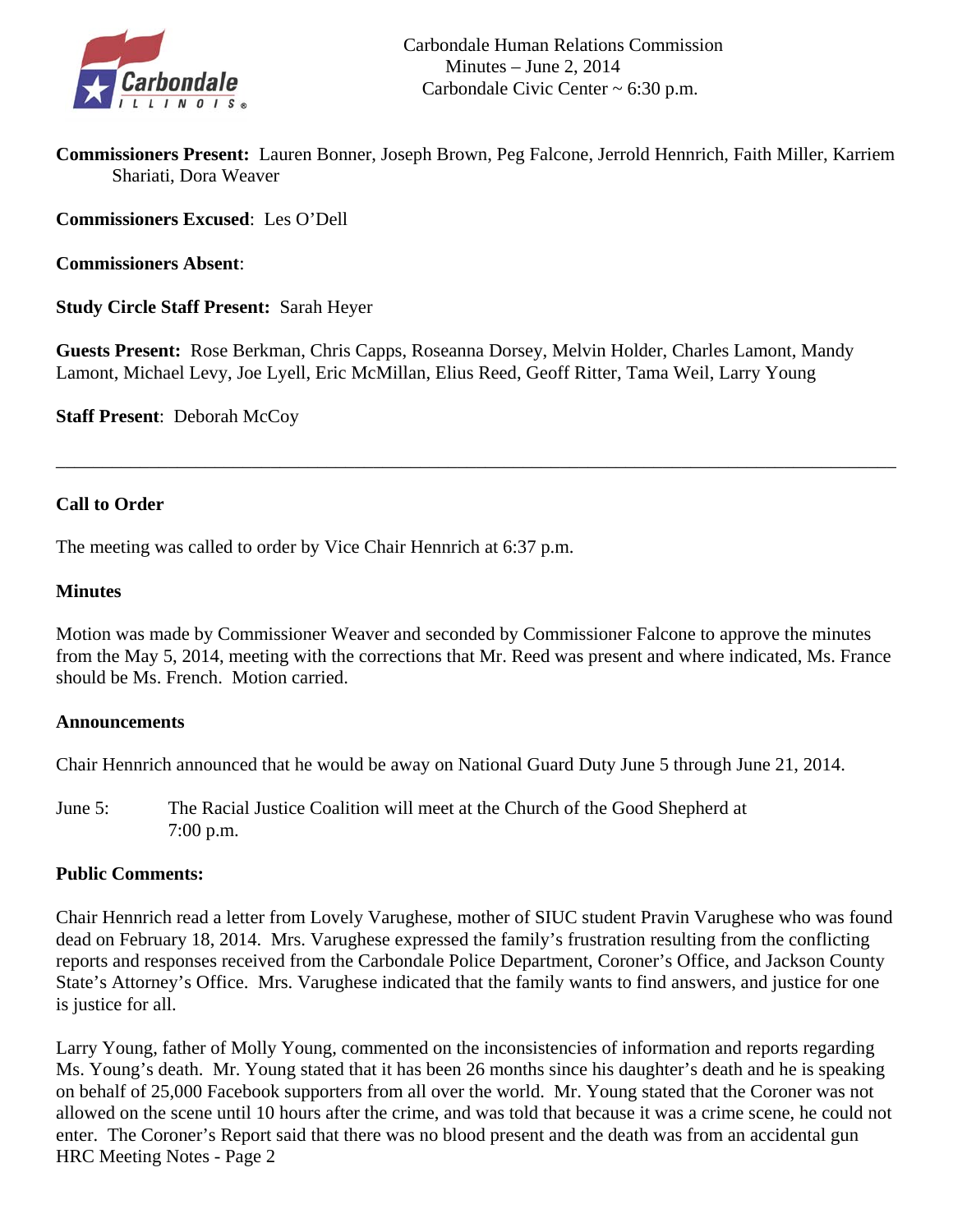June 2, 2014

shot. Mr. Young stated that he questioned the motive of other telecommunicator staff who deleted Ms. Young's text messages where she was trying to reach Ritchie Minton. He stated that parents were not notified by the Police Department until noon, and did not notify Chaplain Bob Gray. Mr. Young questioned why the Carbondale Police Department was involved in character assassination of Ms. Young, and why the Sergeant on the scene let Mr. Minton wash his hands and change his clothes. The 911 call came at 9:00 a.m. and three witnesses were sitting on the front porch and were not interviewed. Three police officers were outside the apartment and would not let witnesses give statements. Carbondale Police were in the parking lot at 7:00 a.m., but the 911 call came at 9:00 a.m. Mr. Young commented that he questioned why dispatch would call 911 and not the other line. He stated that all actions point to a disconnect, and if an oath of office cannot be honored, then resignation needs to happen. There is an issue of how witnesses are treated, and victims are not treated with respect. Officers need annual sensitivity training on how to deal with victims. Last July a letter was received indicating the case was being closed because of insufficient evidence. There are no consequences for giving false information. The special prosecutor does not respond. Mr. Young questioned whether Carbondale has solicited information from the public. He stated that witnesses are afraid to come forward because they fear retaliation. The Police Department is not present to talk. The Public Access Council (PAC) with the Attorney General's Office uses technicalities to decline FOIA request. There is no dialogue. Mr. Young stated that it took seven hours to get a search warrant signed. Commissioner Shariati asked whether a Counselor/Chaplain accompanied the officers to the victim's home to inform the relatives, and thought that was standard practice. Mr. McMillan commented that Pastor Gray was informed his services were no longer needed. He added that the International Conference of Police Chaplains (ICPC) trains Chaplains on how to do death notifications, and that is something that is not taught at the Police Academy. Commissioner Brown commented that Pastor Gray was also released from the Chaplain's position at SIU-C. Mr. Young stated that there is a Special Training of Police Officers and Prosecutors (STOPP) and that the VAWA contains the Chrystal Brown Judgment Act for officers involved in domestic violence. Mr. Young indicated that Molly's death was called in to the TV station as a suicide. He stated the Varughese story would be on during Good Morning America on June 3, 2014, and Molly's case would be on Dateline when the court decision is rendered. He stated that forensic science is very clear, but it is being ignored.

Commissioner Falcone stated that she appreciates the recommendations training, and that the HRC can make recommendations to the City Council once it reviews the information. Commissioner Bonner asked whether an open letter to the City Council or Carbondale Police Department, indicating that certain sources are resistant to some of the issues, would be appropriate. She commented that there should be justice for everybody and people should not have to fight for it this hard. She wondered how many people are not standing up because they do not have the resources. Chair Hennrich commented that people will not come forward because they fear repercussions.

Mr. Holder stated that the HRC needs subpoena power. There are issues that need to be addressed, including the Gant situation. Groups can work together to come up with a plan to make Carbondale a better place to live.

Mr. Reed commented on statements, made by State's Attorney Mike Carr at the May HRC meeting, that he considered inaccurate (the 43 shots were fired on Jackson Street in front of 50 people and no one provided information about what was observed). Mr. Reed stated that he questioned several residents of Jackson Street and surrounding streets, between May 8 and May 14, 2014, and no one indicated that they had heard anything about the shots being fired or heard shots. Mr. Reed stated that he had submitted a FOIA Request to the Carbondale Police Department (CPD) on May 14, 2014, for the Incident Report on the situation where the 43 shots were fired. He received a response on May 21, 2014, stating that his request was denied because the matter was still under investigation. Mr. Reed commented on newspaper and other reports regarding Pravin Varughese's injuries and toxicology report. Mr. Reed stated that the confidential witnesses for the Varughese and Molly Young cases are white males and females, and not black males and females.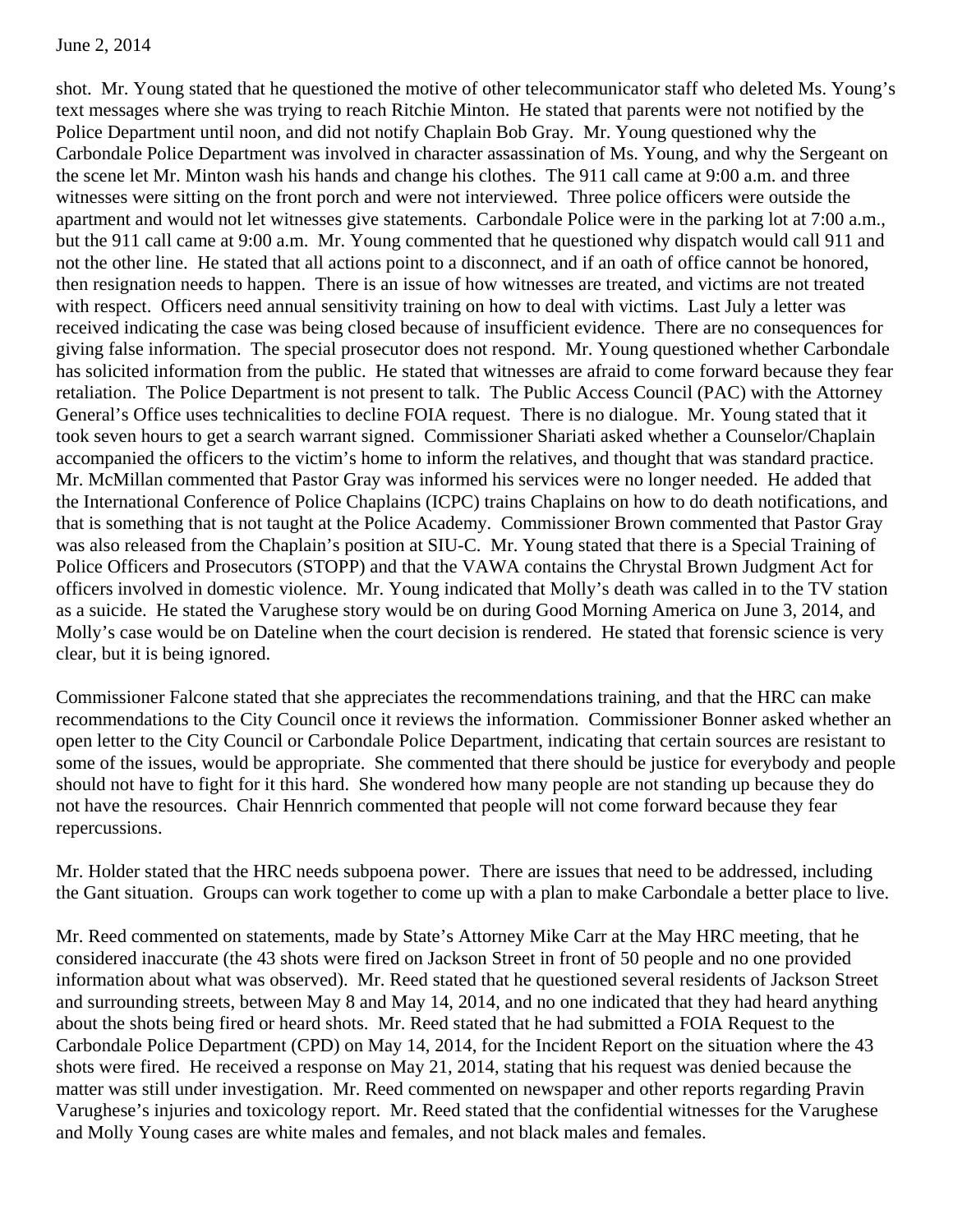HRC Meeting Notes - Page 3 June 2, 2014

Commissioner Shariati commented that the trend for the Carbondale Times seems to be a case of discrimination. He stated that he is concerned with low level criminals' pictures being posted all over the paper, while those involved in high profiled cases are not pictured.

# **Study Circles Report**

# *Neighborhood Action Group*

Coordinator Heyer reported the group would be attending a public meeting on Tuesday, June 3, 2014, at the Civic Center, to discuss a permanent Farmers' Market.

# **Non-Violent Carbondale Project**

The Non-Violent Carbondale group will meet on Thursday, June 5, 2014, at the Carbondale Public Library at 4:30 p.m.

## **Old Business**

Law Enforcement Reports: No discussion.

# HRC Responsibilities, Role, Charges:

 Annual Report: The first draft of the report was disseminated. Commissioner Falcone suggested that an annual report be prepared for 2013 with intentions for 2014. Commissioner Miller suggested that a semi-annual report be considered for 2014. Commissioners agreed to review the report and be prepared for discussion at the July meeting.

 Educational Campaign: Discussion regarding a Restorative Justice will be continued and a committee established.

Retreat: To be discussed at the July meeting.

## Community Discussions:

.

Environmental Racism. No updates.

Partnering for Social Justice: No updates.

IMHRA Report: Commissioners Brown and Shariati presented reports on the background of the fair housing act and its implications, how municipalities are dealing with NIMBY (Not in My Back Yard), and the homeless population. Representatives from the Illinois Department of Human Rights were present and panelist represented the U.S. Department of Justice, HUD, Chicago Area Fair Housing Alliance, Tri-Couty Regional Planning Commission, Governor Quinn's Office for Long term Care Reform, Illinois Collaboration on Youth, Helping Hands of Springfield, and Supportive Housing Providers Association. The keynote speaker was Jay Ready, Executive Director of the Chicago Lawyers' Committee for Civil Rights Under Law. Mr. Readey spoke on "Integrated Communities and the Wealth of Nations: Getting Ahead of the Wave of Demographic Change."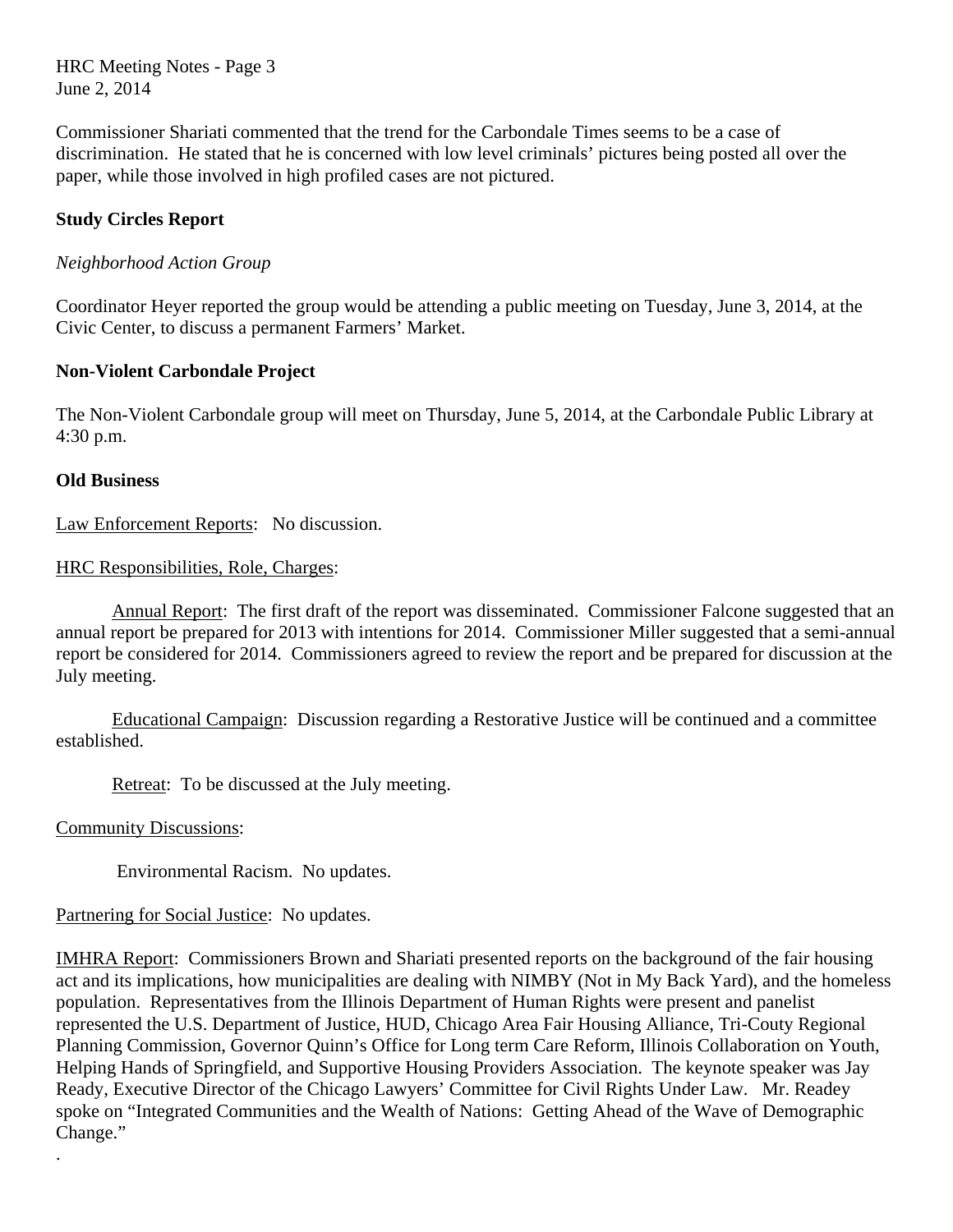HRC Meeting Notes – Page 4 June 2, 2014

# **New Business**

None.

**Next Meeting: July 7, 2014, 6:30 p.m**.

**Adjournment -** There being no further business, motion was made by Commissioner Brown and seconded by Commissioner Weaver to adjourn. The meeting was adjourned.

Recorded by Deborah McCoy \_\_\_\_\_\_\_\_\_\_\_\_\_\_\_\_\_\_\_\_\_\_\_\_\_\_\_\_\_\_\_\_\_\_\_\_\_\_\_\_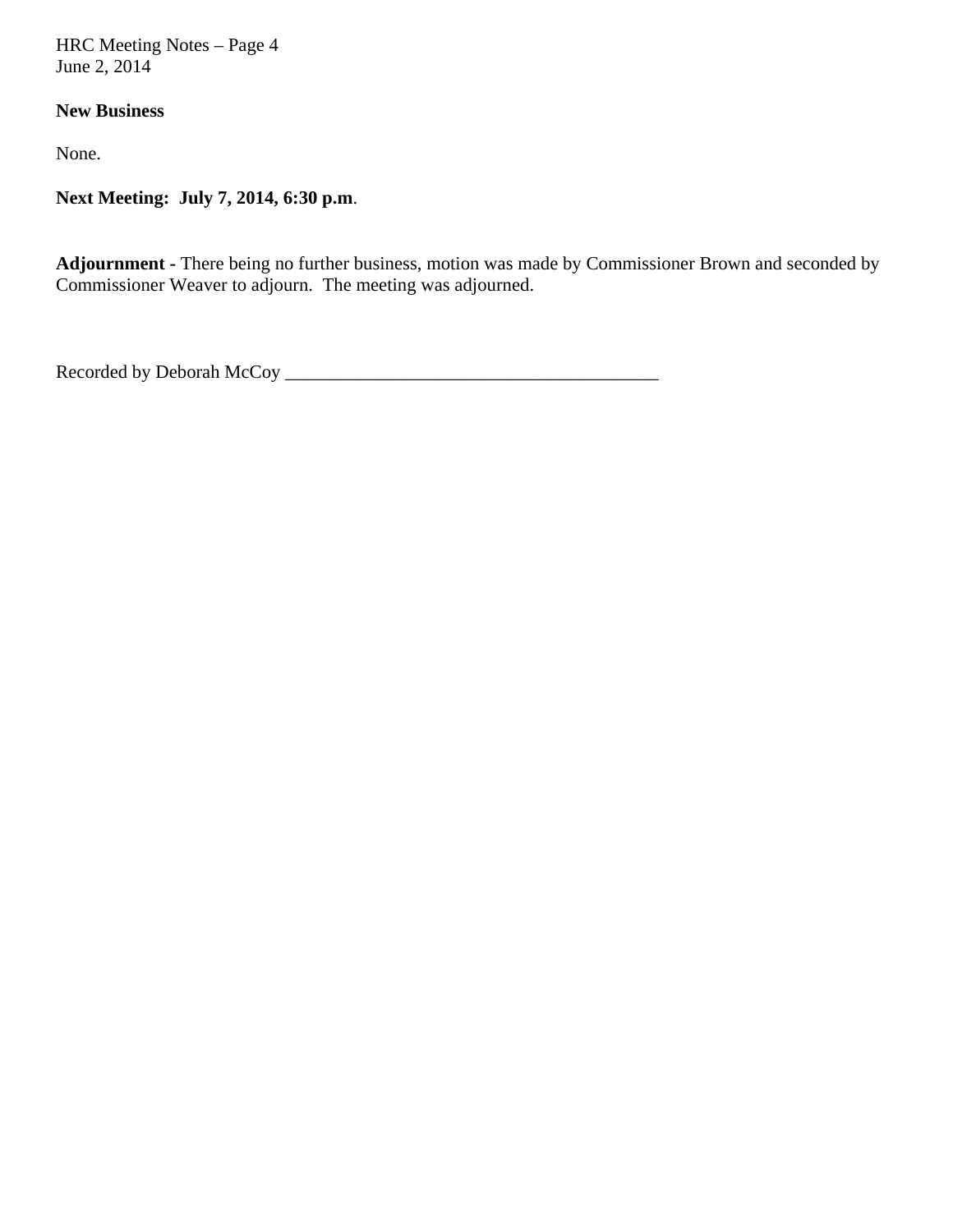# **MINUTES**

# **Carbondale Zoning Board of Appeals**

May 21, 2014 City Hall / Civic Center, Room 108 200 South Illinois Avenue 6:00 p.m.

| <b>MEMBERS PRESENT:</b> | Anz, Field, Grant, Kang, Love, Lilly     |
|-------------------------|------------------------------------------|
| <b>MEMBERS ABSENT:</b>  | Loos, Schachel, Barke (leave of absence) |
| <b>STAFF PRESENT:</b>   | Wallace, Sergeev                         |

**Approval of Minutes:** Mr. Kang moved, seconded by Ms. Lilly, to approve the minutes of January 29, 2014, with a correction on page 3.

The motion was approved by a unanimous voice vote.

#### HEARING:

**A. ZBA 15-02**, 6:00 p.m. **–** The Marion Calnon Trust, Variance from the minimum lot area, in an AG, General Agriculture, district located at 10 Minnesota Rd.

Roll call was completed and the determination of a quorum was made.

Mr. Grant opened the Public Hearing at 6:00 p.m. and asked Mr. Wallace to read the Legal Notice.

Mr. Wallace read the Legal Notice.

Ms. Sergeev, Planner for the City of Carbondale, was sworn in and presented the staff report for ZBA 15-02 Part A.

Mr. Grant asked if the applicant was there and would like to speak.

Mr. Allen Arnold, who is the applicant's agent, informed the commission of the details between the cell tower company and Marion Calnon. He also spoke about Marion's wishes for the future of the property.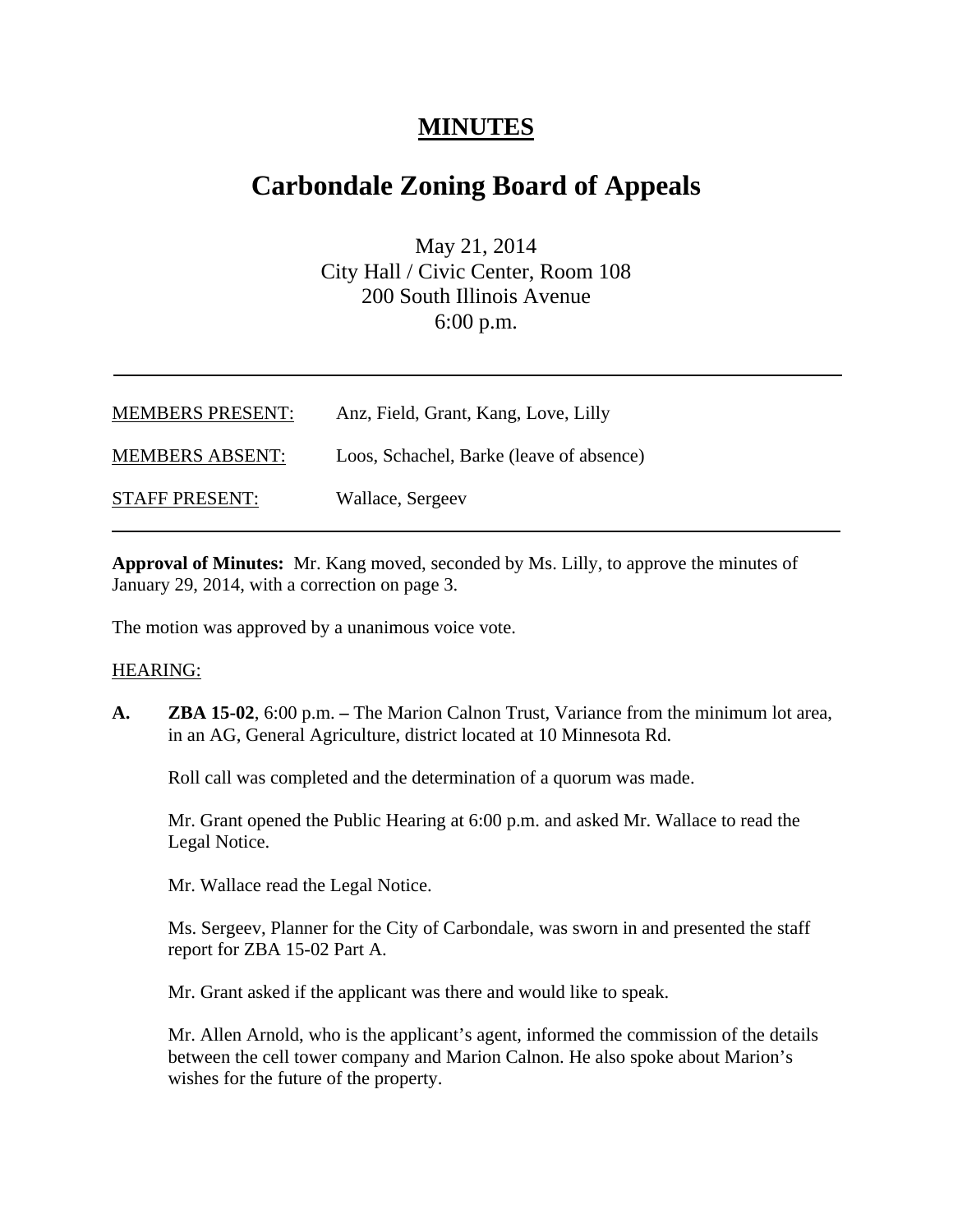Mr. Kang asked if there were any questions from the Board.

Mr. Grant asked about what part of the property and any specifics that the cell tower company was requesting.

Mr. Kang asked what the hardship would be if the commission did not pass the vote.

Mr. Grant clarified that the lease could be written in such a way that would not jeopardize the rest of the property.

Mr. Grant asked if anyone in the audience would like to speak in favor.

None

Mr. Grant asked if anyone would like to speak in opposition.

None

Ms. Sergeev read ZBA 15-02 Part B.

Mr. Grant asked if the Board had any questions for the staff?

None

Mr. Grant asked if anyone else had any more questions.

Mr. Arnold came forward to state that there is only one property that is near the tower that is not owned by the applicant.

Mr. Grant asked for a motion that the City has jurisdiction over this matter.

Mr. Kang moved, seconded by Ms. Lilly, that the City has jurisdiction.

The motion passed by a unanimous voice vote.

Mr. Grant asked for a motion as to the fact that the applicant has the standing to bring the case to the Board.

Mr. Kang moved, seconded by Mr. Love, that the applicant does have the standing.

The motion passed by a unanimous voice vote.

Mr. Grant asked for a motion as to the finding of the facts.

Mr. Kang moved, seconded by Ms. Lilly, as to the finding of facts.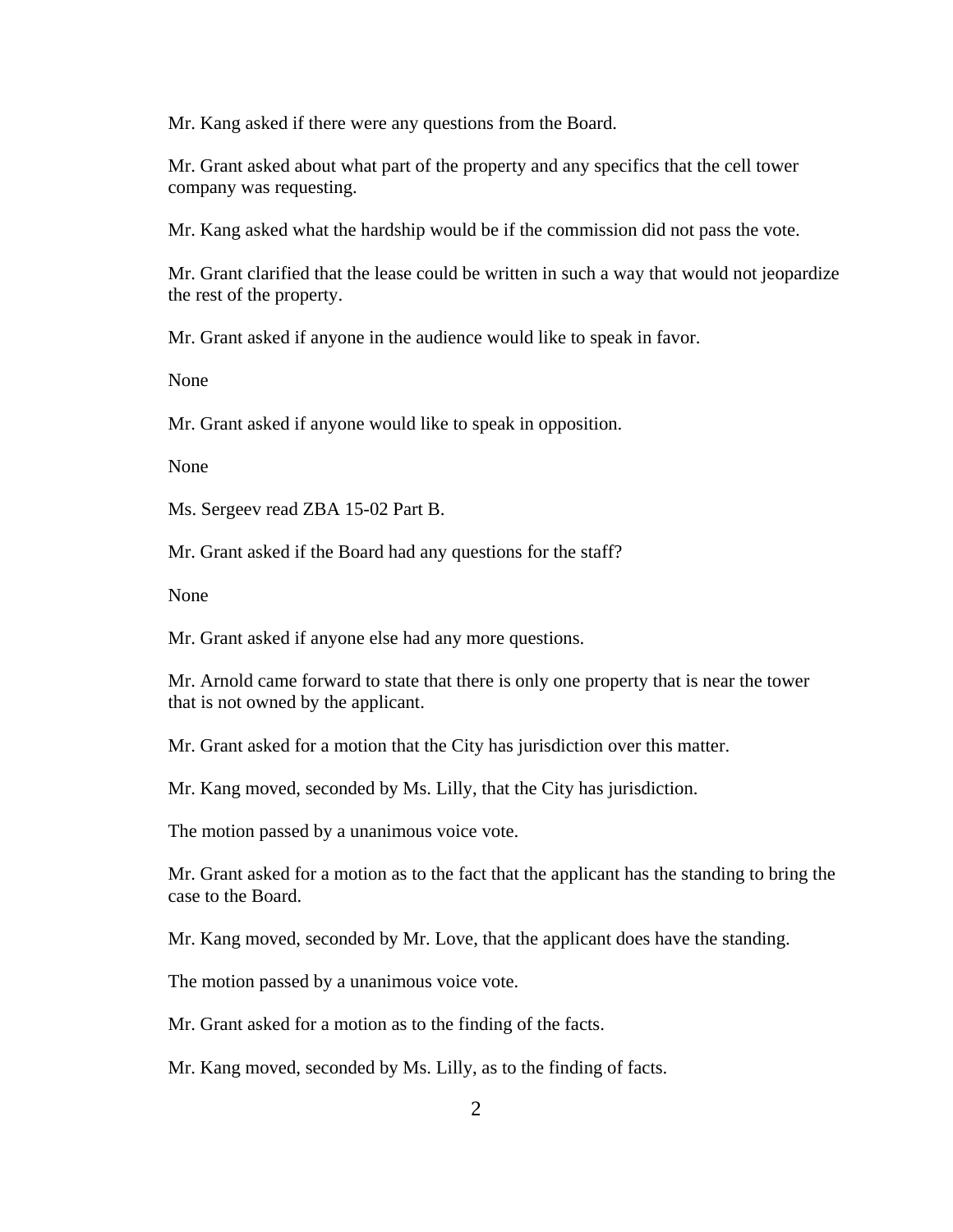The motion passed on a unanimous voice vote.

Mr. Grant asked for a motion as to the approval or denial of the appeal.

Ms. Kang moved, seconded by Mr. Anz, to approve all items separately.

The motion passed on a unanimous voice vote.

Mr. Grant asked for a vote on A(1)

Mr. Kang moved, seconded by Mr. Anz, to vote A(1)

 Roll Call Vote  $Yes - 0$ No – 6 (Grant, Anz, Field, Kang, Lilly, Love)

Mr. Grant asked for a vote on A(2)

Mr. Kang moved, seconded by Mr. Love, to vote A(2)

 Roll Call Vote  $Yes - 0$ No – 6 (Grant, Anz, Field, Kang, Lilly, Love)

Mr. Grant asked for a vote on A(3)

Mr. Kang moved, seconded by Ms. Lilly, to vote A(3)

 Roll Call Vote  $Yes - 0$ No – 6 (Grant, Anz, Field, Kang, Lilly, Love)

Mr. Grant asked for a vote on A(4)

Mr. Kang moved, seconded by Mr. Love, to vote A(4)

 Roll Call Vote  $Yes - 0$ No – 6 (Grant, Anz, Field, Kang, Lilly, Love)

Mr. Grant asked for a vote on B

Mr. Kang moved, seconded by Mr. Love, to vote B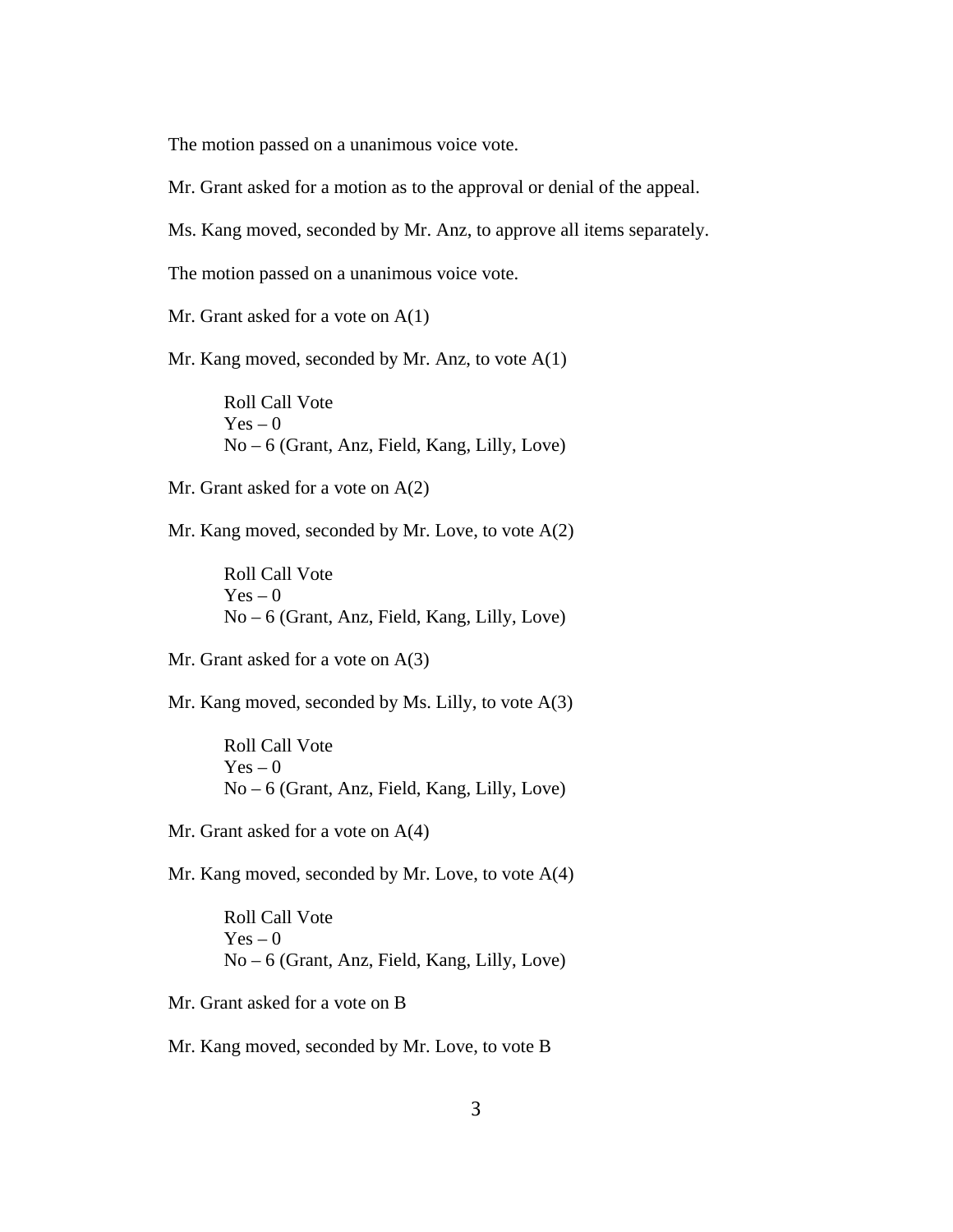Roll Call Vote  $Yes - 0$ No – 6 (Grant, Anz, Field, Kang, Lilly, Love)

Mr. Kang moved, seconded Ms. Lilly, to vote to deny appeal as made by the applicant.

Roll Call Vote: Yes – 6 (Grant, Anz, Field, Kang, Lilly, Love)  $No - 0$ 

Mr. Grant Thanked Mr. Arnold for his applicant and that he would receive written notification of the denial of his appeal within a few weeks.

#### **Old Business:**

None

#### **New Business:**

None

# **Citizen Comments or Questions:**

None

# **Adjournment:**

Mr. Grant adjourned the meeting 6:38 p.m.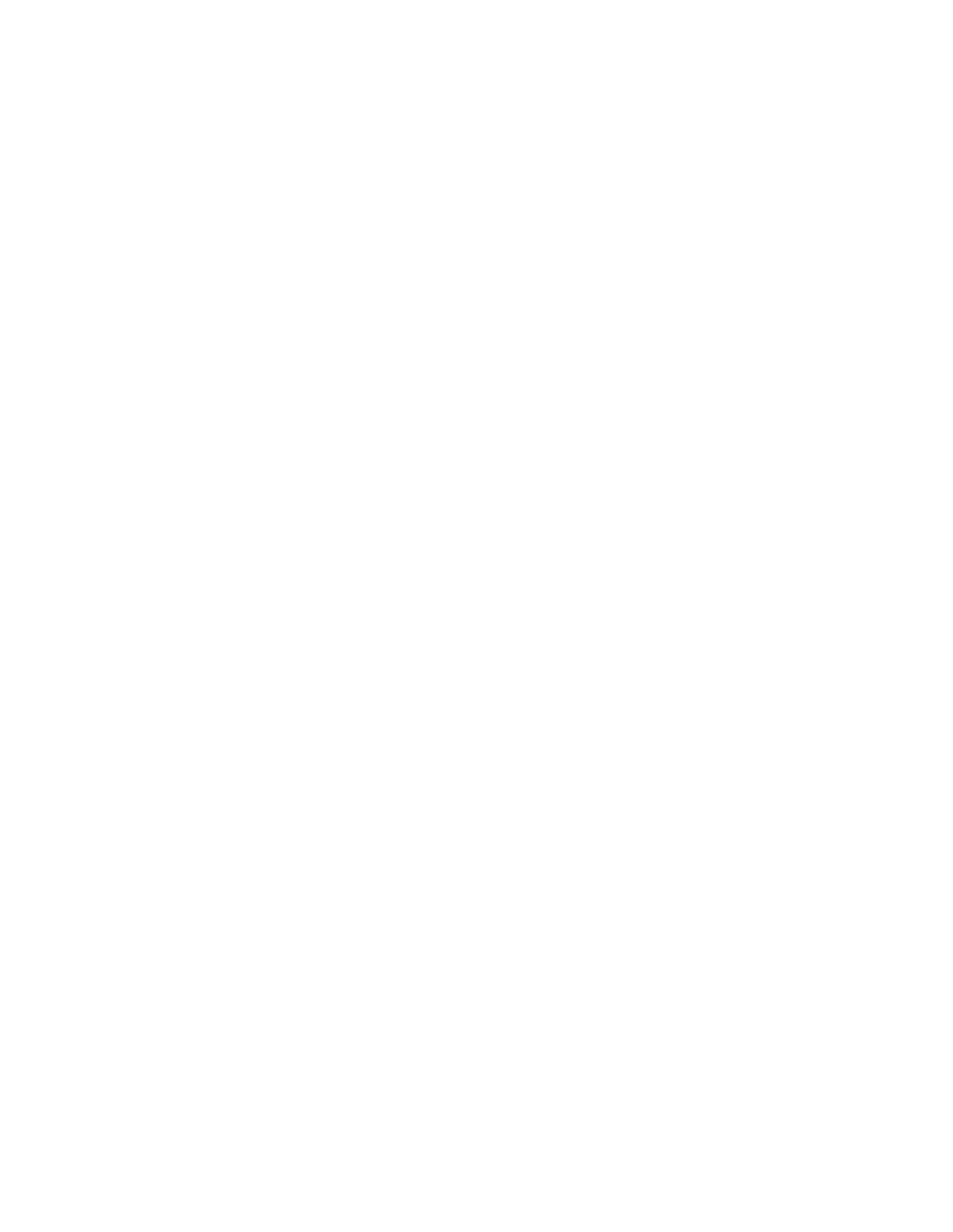

#### **BOARD OF FIRE AND POLICE COMMISSIONERS May 6, 2014**

The City of Carbondale's Board of Fire and Police Commissioners held a meeting on Tuesday, May 6, 2014, in Room 103 of the Civic Center, 200 S. Illinois Avenue. Chairman Harvey Welch called the meeting to order at 8:00 a.m. with the following-named members of the Board present/absent:

#### **1. Roll Call**

Present: Commissioner Jack Whitlock, Commissioner Luanne Brown, Commissioner Janet Vaught, Commissioner Kerry Braswell and Chairman Harvey Welch

Absent: None

Also present were Deputy City Clerk Alicia Burtley, Administrative Services Director Deborah McCoy and Deputy Chief of Police Jeff Grubbs entered at 8:05 a.m.

#### **2. Approval of Minutes**

Commissioner J. Whitlock moved, Commissioner L. Brown seconded, to approve Minutes from the October 1, 2013 meeting. DISCUSSION: None. VOTE: All voted Aye. Motion declared carried.

#### **3. Approval of 2013 Board of Fire and Police Commissioners Annual Report**

Commissioner J. Vaught moved, Commissioner L. Brown seconded, to approve the 2013 Annual Report of the Board of Fire and Police Commissioners. DISCUSSION: Chairman Welch stated there was a change made in the Annual Report regarding the number of candidates participated in the October 1, 2013 Closed Session oral interviews. The report was reviewed and accepted by the Board, which will be forwarded to the City Council. VOTE: All voted Aye. Motion declared carried.

#### **4. Election of Chair and Vice-Chair**

Commissioner J. Whitlock nominated, Commissioner L. Brown seconded, the nomination of Harvey Welch as Chairman of the Board of Fire and Police Commissioners. Commissioner K. Braswell nominated and Chairman H. Welch seconded the nomination of Jack Whitlock as Vice-Chair of the Board of Fire and Police. Commissioner J. Vaught moved that nominations be closed. VOTE: All voted Aye. Motion declared carried.

Chairman H. Welch would like to invite all former Board of Fire & Police Commission members to the New Fire Station grand opening.

Discussion occurred with regard to concerns with employee turnover and the reputation of the Carbondale Police Department. Deputy Chief Jeff Grubbs responded by requesting more time to collect accurate information. Commissioner L. Brown asked for a meeting to be scheduled to discuss this topic further. Chairman H. Welch mentioned the decline in entry-level police candidates in the thirty years he has been on the Board and asked Deputy Chief Jeff Grubbs to conduct a review and share the results relative to the points discussed. Commissioner K. Braswell mentioned possible morale issues within the department with regard to management policies. Commissioner J. Vaught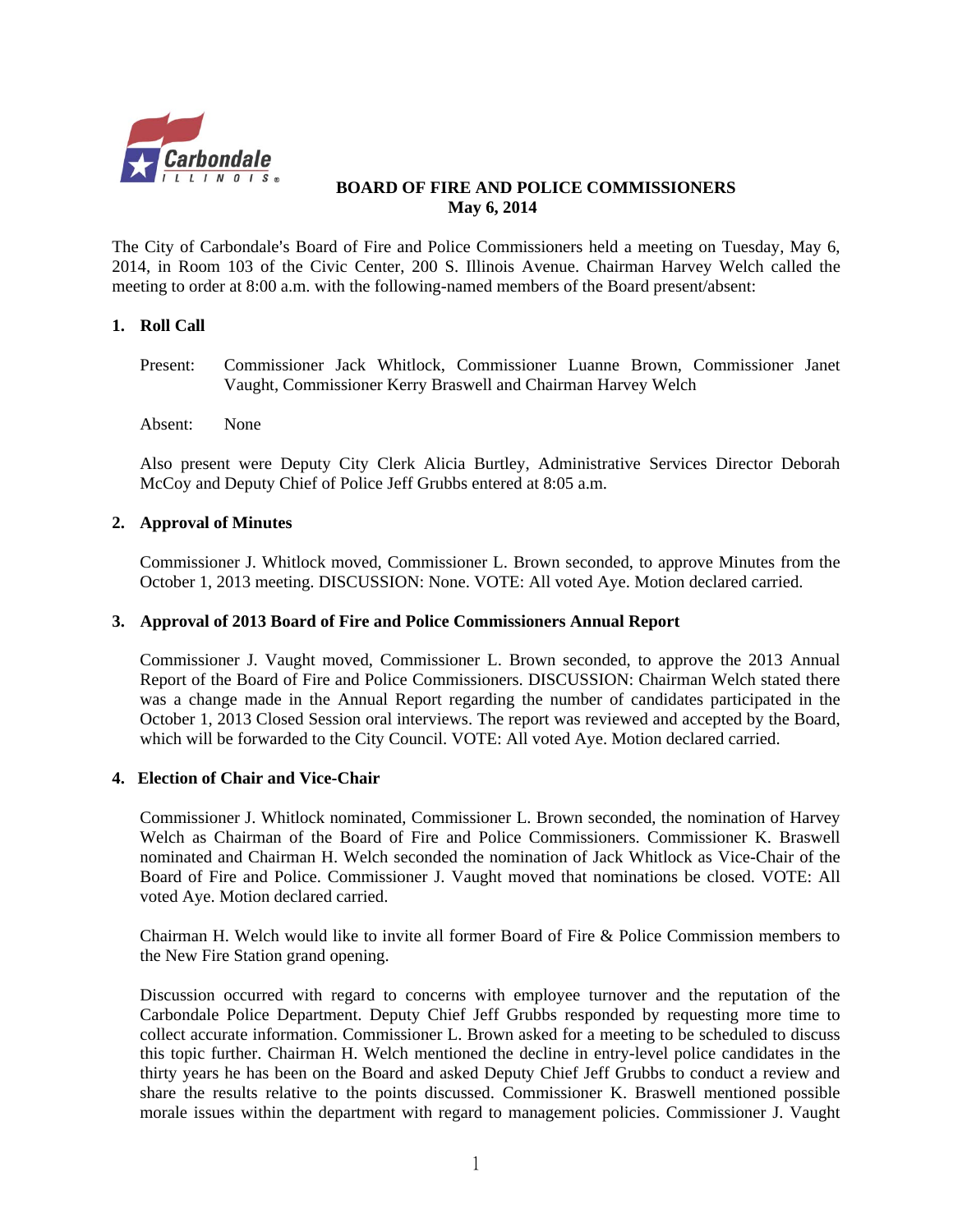shared the charge of the Commissioners is to be an advocate for the police department and any information given would be helpful. Administrative Services Director Deborah McCoy stated the issue of accountability at the police department was discussed at the Human Relations Committee meeting held May 5, 2014. Chairman H. Welch asked for a copy of the minutes from the Human Relations Committee and stated he would speak with the City Manager in reference to the concerns. No formal action was taken.

#### **5. Closed Meeting to Conduct Oral Interview Examinations of Entry-Level Police Officer Candidates**

Commissioner J. Whitlock moved, Commissioner K. Braswell seconded, that the Board hold a closed meeting for the purpose of discussing the appointment, employment, compensation, discipline, performance, or dismissal of specific employees pursuant to 5 ILCS  $120/2(c)(1)$ , specifically to conduct Oral Interviews of Entry-Level Police Officer candidates. VOTE: All voted Aye; motion declared carried. Open session recessed at 8:20 a.m.

 Commissioner J. Whitlock moved, Commissioner L. Brown seconded, that the Board return to open session. VOTE: All voted Aye; Motion declared carried. Open session resumed at 12:20 p.m.

#### **6. Citizens' Comments**

None

#### **7. Adjournment**

There being no further business to be conducted, Commissioner J. Vaught motioned to adjourn, and Commissioner J. Whitlock seconded the motion. VOTE: All voted Aye. Motion declared carried. At 12:23 p.m. the meeting was adjourned.

\_\_\_\_\_\_\_\_\_\_\_\_\_\_\_\_\_\_\_\_\_\_\_\_\_\_ Alicia Burtley, Deputy City Clerk

Approved by the Board on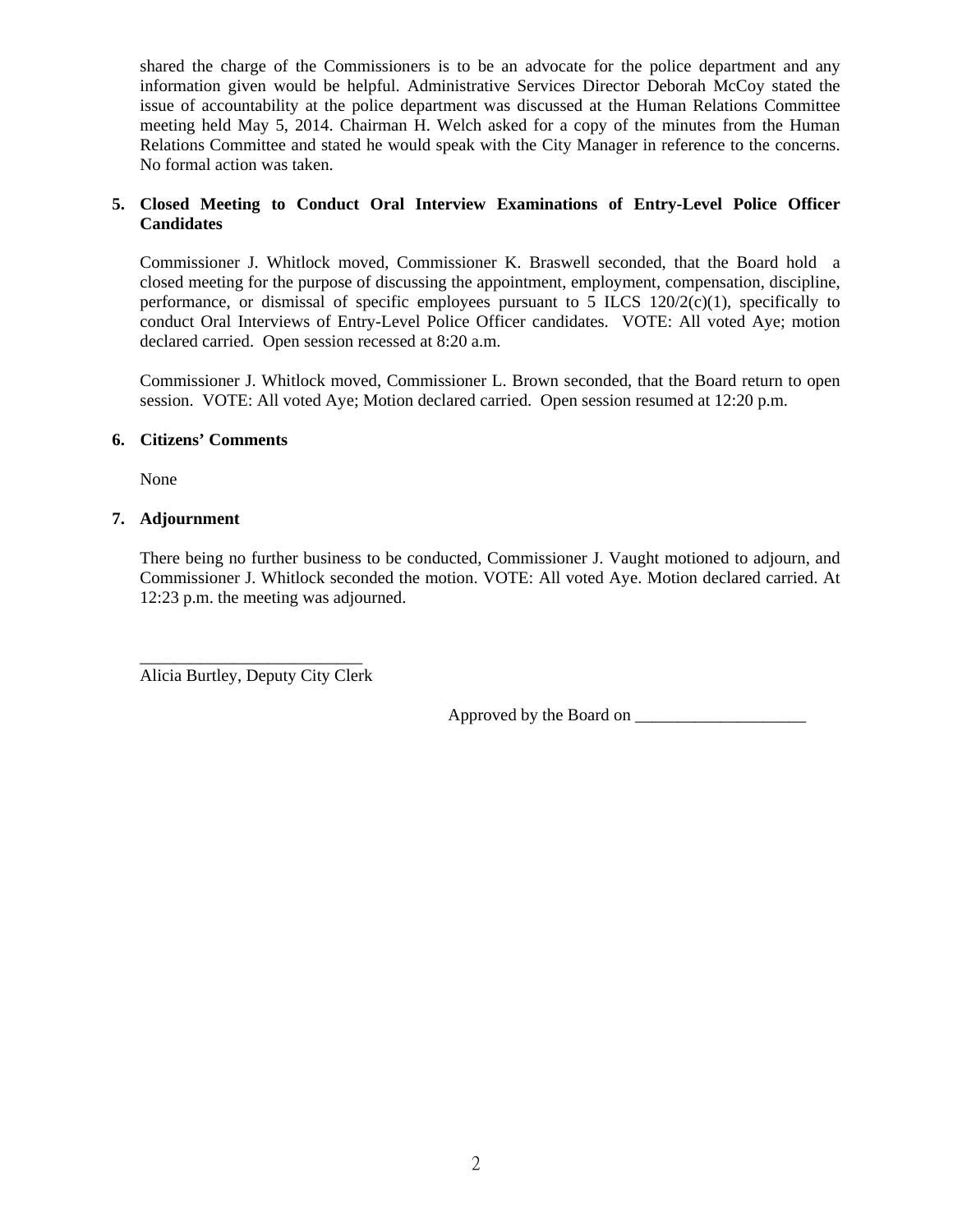

The City of Carbondale's Liquor Advisory Board held a meeting on Thursday, May 22, 2014, in Room 103 of the Carbondale Civic Center, 200 South Illinois Avenue. Chairman Robinson called the meeting to order at 5:30 p.m. with the following-named members of the Board present/absent:

#### **1. Roll Call**

Present: Tasis Karayiannis, Steve Payne, Joyce Webb, and Mark Robinson

Absent: John Mills (Exc.), Sarah O'Dell, and Emily Loehmer (Exc.)

A quorum was available to take action on the agenda items. City Staff present for the meeting included City Clerk Jennifer Sorrell and Fire Chief John Michalesko.

#### **2. Approval of Minutes**

J. Webb moved, T. Karayiannis seconded, to approve the minutes from April 3, 2014. VOTE: All voted aye, motion declared carried.

**3. Consideration of an application for a Class A2 BG Liquor License (Restaurant with Beer Garden/Outdoor Café ) from Nytefire Ventures, LLC d/b/a Underground Barrel Room and Grill at 717 South University Avenue** 

Representatives Bailey Thompson, Susan Davis, Marty Davis, and Steven Farmer were present to address questions from the Board.

Mr. Davis explained their plans for the restaurant located in the lower level of the building at 717 South University Avenue. He noted their targeted age range would be 21 years of age and older. The restaurant's lunch menu would include items which could be served within 10 to 12 minutes, but an expanded menu would be served in the evening for a sit-down dinner. Mr. Davis noted that Ms. Thompson will manage day-to-day operations and has experience with working in alcohol establishments and Mr. Farmer has experience with restaurant management. Board questions included the location of the restaurant (717 South University Avenue), whether they would utilize both the upper and lower floor (lower only), the approximate number of employees (approximately 14 employees), awareness of training requirements for employees (training underway at present), the owner of the building (Tim Parsons) and about the agent appointed for residency purposes (Lawrence Anderson). Further, a question was raised as to the potential for noise issues with having an outdoor beer garden/café. The applicants handed out a mock-up of their anticipated menu.

T Karayiannis moved, J. Webb seconded, to approve the A2 liquor license with the beer garden/outdoor café, contingent upon receipt of outstanding items. VOTE: All voted aye, motion declared carried.

#### **4. Consideration of Third Quarter Reports from the Police Department, Fire Department, and Building and Neighborhood Services for License Year 2013-2014**

The Board reviewed the reports and offered comments regarding the layout of the reports, the language for the citations within the arrest reports, questions pertaining to some of the notations within the safety reports, and asked about the cost of underage consumption tickets as well as about community service.

J. Webb moved, T. Karayiannis seconded, that the Third Quarter Reports from the Police Department,